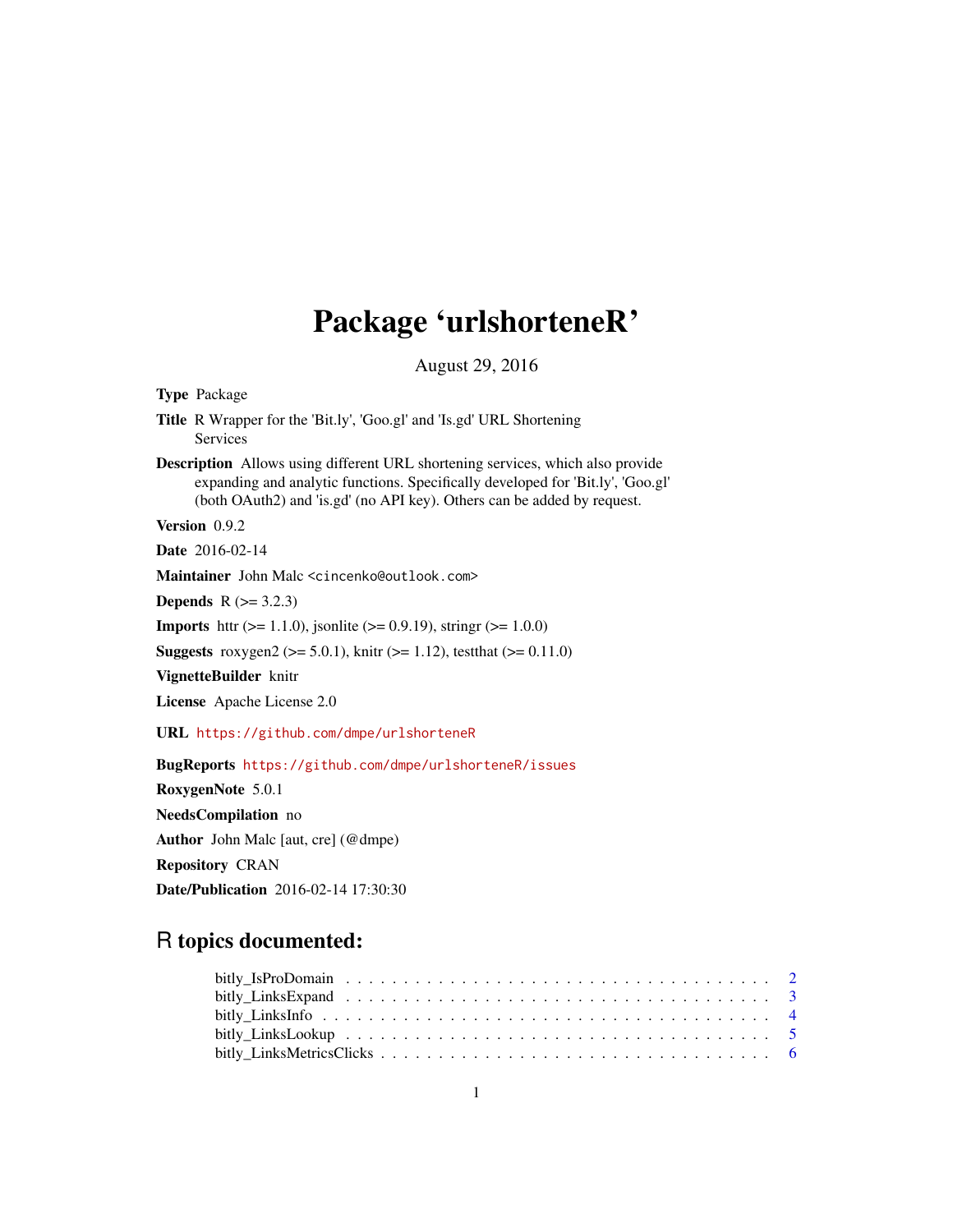<span id="page-1-0"></span>

|       |                                                                                                            | 27 |
|-------|------------------------------------------------------------------------------------------------------------|----|
|       |                                                                                                            |    |
|       | $isgd_Links Expand \ldots \ldots \ldots \ldots \ldots \ldots \ldots \ldots \ldots \ldots \ldots \ldots 29$ |    |
|       |                                                                                                            |    |
| Index |                                                                                                            | 31 |

bitly\_IsProDomain *Validate given domain for the PRO features*

# Description

Query whether a given domain is a valid bitly pro domain. Keep in mind that bitly custom short domains are restricted to less than 15 characters in length.

# Usage

```
bitly_IsProDomain(domain, showRequestURL = FALSE)
```
# Arguments

| domain | - A short domain. ie: nyti.ms.                                                           |
|--------|------------------------------------------------------------------------------------------|
|        | showRequestURL - show URL which has been build and requested from server. For debug pur- |
|        | poses.                                                                                   |

# Value

bitly\_pro\_domain - 0 or 1 designating whether this is a current bitly domain. domain - an echo back of the request parameter.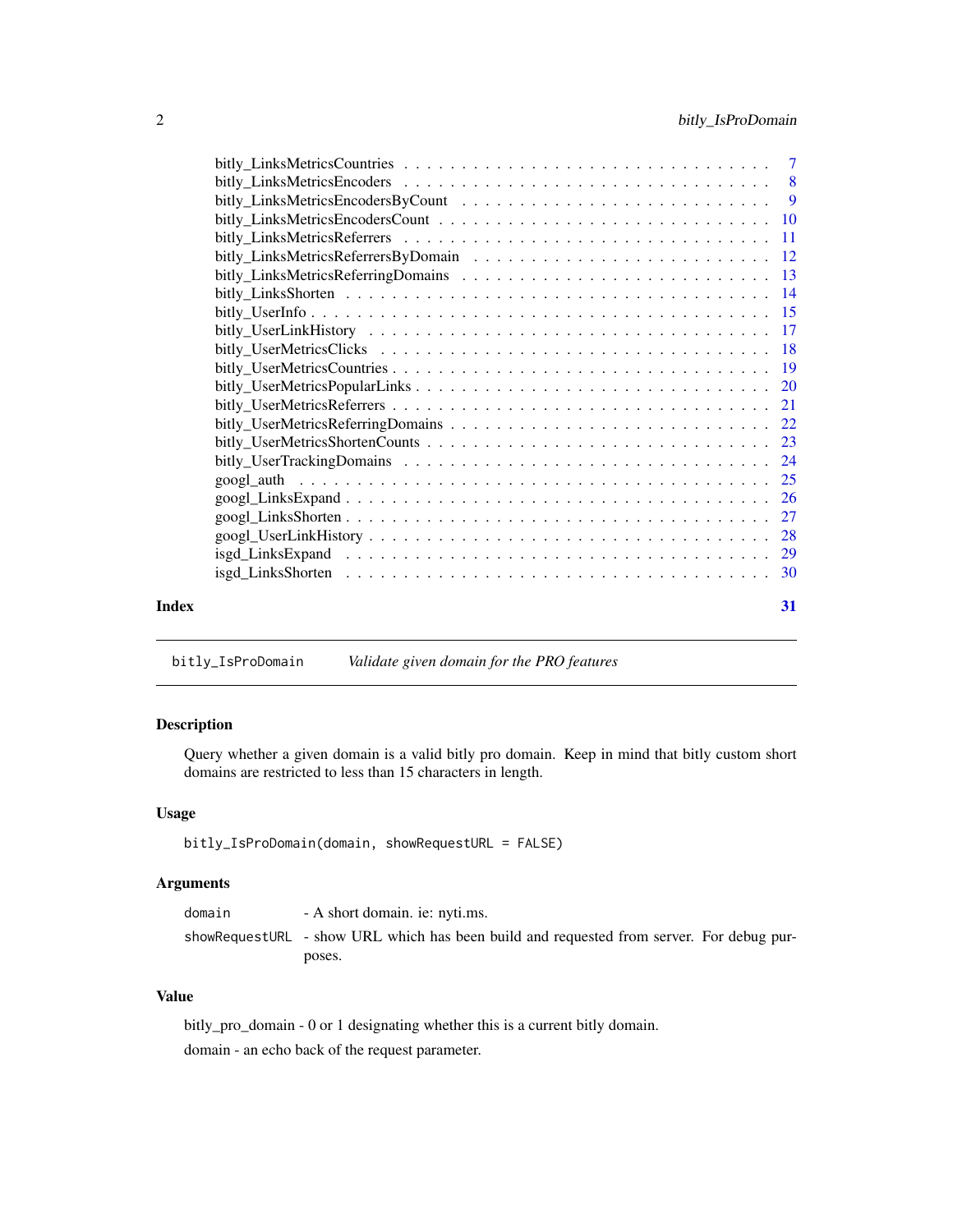# <span id="page-2-0"></span>bitly\_LinksExpand 3

# See Also

See [http://dev.bitly.com/domains.html#v3\\_bitly\\_pro\\_domain](http://dev.bitly.com/domains.html#v3_bitly_pro_domain)

#### Examples

```
## Not run:
bitly_token <- bitly_auth(key = "be03aead58f23bc1aee6e1d7b7a1d99d62f0ede8", secret = "")
bitly_IsProDomain(domain = "nytidsfds.ms")
bitly_IsProDomain(domain = "nyti.ms", showRequestURL = TRUE)
```
## End(Not run)

bitly\_LinksExpand *Given a bitly URL or hash (or multiple), returns the target (long) URL.*

# Description

See [http://dev.bitly.com/links.html#v3\\_expand](http://dev.bitly.com/links.html#v3_expand)

# Usage

```
bitly_LinksExpand(hashIN = NULL, shortUrl = NULL, showRequestURL = FALSE)
```
#### **Arguments**

| hashIN   | - refers to one bitly hashes, (e.g.: 2bYgqR or a-custom-name). Required                            |
|----------|----------------------------------------------------------------------------------------------------|
| shortUrl | - refers to one Bitlinks e.g.: http://bit.ly/1RmnUT or http://j.mp/1RmnUT. Op-<br>tional.          |
|          | showRequestURL - show URL which has been build and requested from server. For debug pur-<br>poses. |

### Value

short\_url - this is an echo back of the shortUrl request parameter.

hash - this is an echo back of the hash request parameter.

user\_hash - the corresponding bitly user identifier.

global\_hash - the corresponding bitly aggregate identifier.

error - indicates there was an error retrieving data for a given shortUrl or hash. An example error is "NOT\_FOUND".

long\_url - the URL that the requested short\_url or hash points to.

# TODO

or more URLs Up TO 15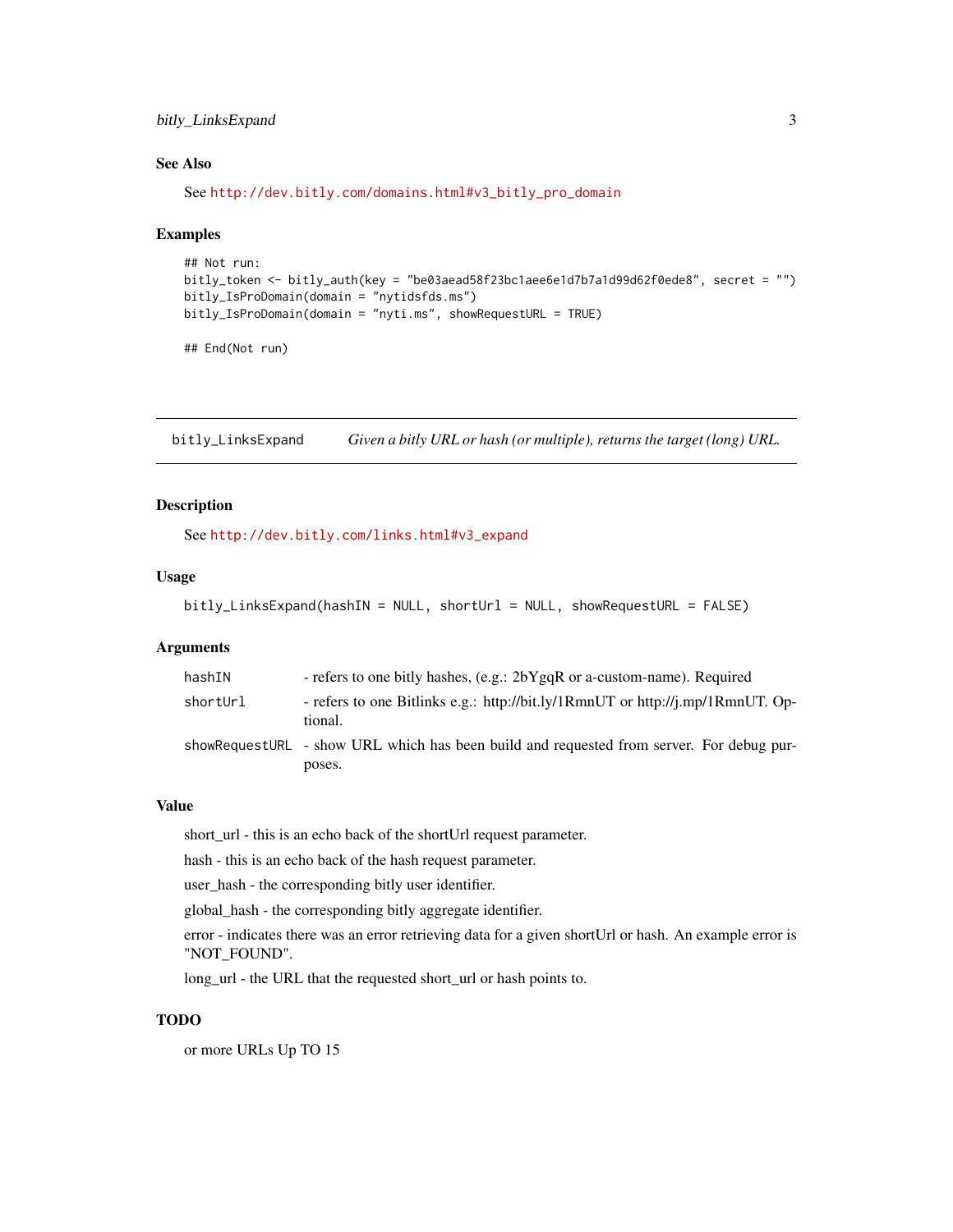# <span id="page-3-0"></span>Note

Either shortUrl or hash must be given as a parameter.

The maximum number of shortUrl and hash parameters is 15.

# Examples

```
## Not run:
bitly_token <- bitly_auth(key = "be03aead58f23bc1aee6e1d7b7a1d99d62f0ede8",
secret = "b7e4abaf8b26ec4daa92b1e64502736f5cd78899")
bitly_LinksExpand(shortUrl = "http://bit.ly/DPetrov")
bitly_LinksExpand(hash = "DPetrov", showRequestURL = TRUE)
bitly_LinksExpand(hash = "DPetrov")
bitly_LinksExpand(shortUrl = "on.natgeo.com/1bEVhwE", hash = "1bEVhwE")
## manyHashes <- list("DPetrov", "1QU8CFm", "1R1LPSE", "1LNqqva")
## for (u in 1:length(manyHashes)) {
## print(bitly_LinksExpand(hashIN = manyHashes[[u]], showRequestURL = TRUE))
## }
## End(Not run)
```
bitly\_LinksInfo *Used to return the page title for a given Bitlink.*

# Description

See [http://dev.bitly.com/links.html#v3\\_info](http://dev.bitly.com/links.html#v3_info)

# Usage

```
bitly_LinksInfo(hashIN = NULL, shortUrl = NULL, expand_user = "true",
  showRequestURL = FALSE)
```
# Arguments

| hashIN      | - refers to one bitly hashes, (e.g.: 2bYgqR or a-custom-name). Required                            |
|-------------|----------------------------------------------------------------------------------------------------|
| shortUrl    | - refers to one Bitlinks e.g.: http://bit.ly/1RmnUT or http://j.mp/1RmnUT. Op-<br>tional.          |
| expand_user | - optional truelfalse (default) - include extra user info in response.                             |
|             | showRequestURL - show URL which has been build and requested from server. For debug pur-<br>poses. |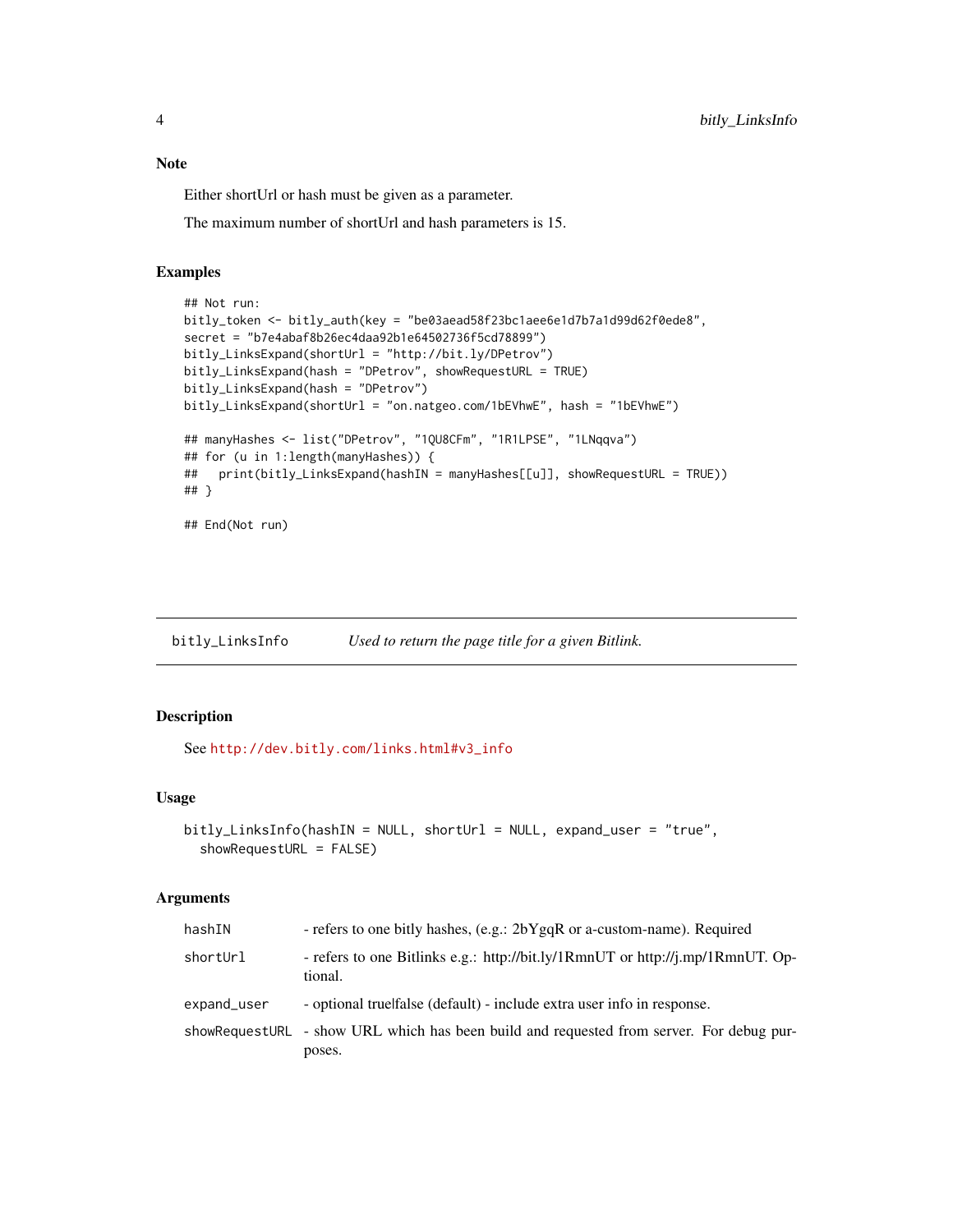#### <span id="page-4-0"></span>Value

short\_url - this is an echo back of the shortUrl request parameter.

hash - this is an echo back of the hash request parameter.

user\_hash - the corresponding bitly user identifier.

global\_hash - the corresponding bitly aggregate identifier.

error - indicates there was an error retrieving data for a given shortUrl or hash. An example error is "NOT\_FOUND".

title - the HTML page title for the destination page (when available).

created\_by - the bitly username that originally shortened this link, if the link is public. Otherwise, null.

created\_at - the epoch timestamp when this Bitlink was created.

# **Note**

Either shortUrl or hash must be given as a parameter (or both).

The maximum number of shortUrl and hash parameters is 15.

#### Examples

```
## Not run:
bitly_token <- bitly_auth(key = "be03aead58f23bc1aee6e1d7b7a1d99d62f0ede8",
secret = "b7e4abaf8b26ec4daa92b1e64502736f5cd78899")
bitly_LinksInfo(shortUrl = "http://bit.ly/DPetrov")
bitly_LinksInfo(hash = "DPetrov", showRequestURL = TRUE)
bitly_LinksInfo(hash = "DPetrov", expand_user = "true")
## hash is the one which is only returned. Dont use
bitly_LinksInfo(shortUrl = "on.natgeo.com/1bEVhwE", hash = "DPetrov")
## manyHashes <- list("DPetrov", "1QU8CFm", "1R1LPSE", "1LNqqva")
## for (u in 1:length(manyHashes)) {
## print(bitly_LinksInfo(hashIN = manyHashes[[u]], showRequestURL = TRUE))
## }
## End(Not run)
```
bitly\_LinksLookup *Query for a Bitlink based on a long URL.*

#### Description

See [http://dev.bitly.com/links.html#v3\\_link\\_lookup](http://dev.bitly.com/links.html#v3_link_lookup)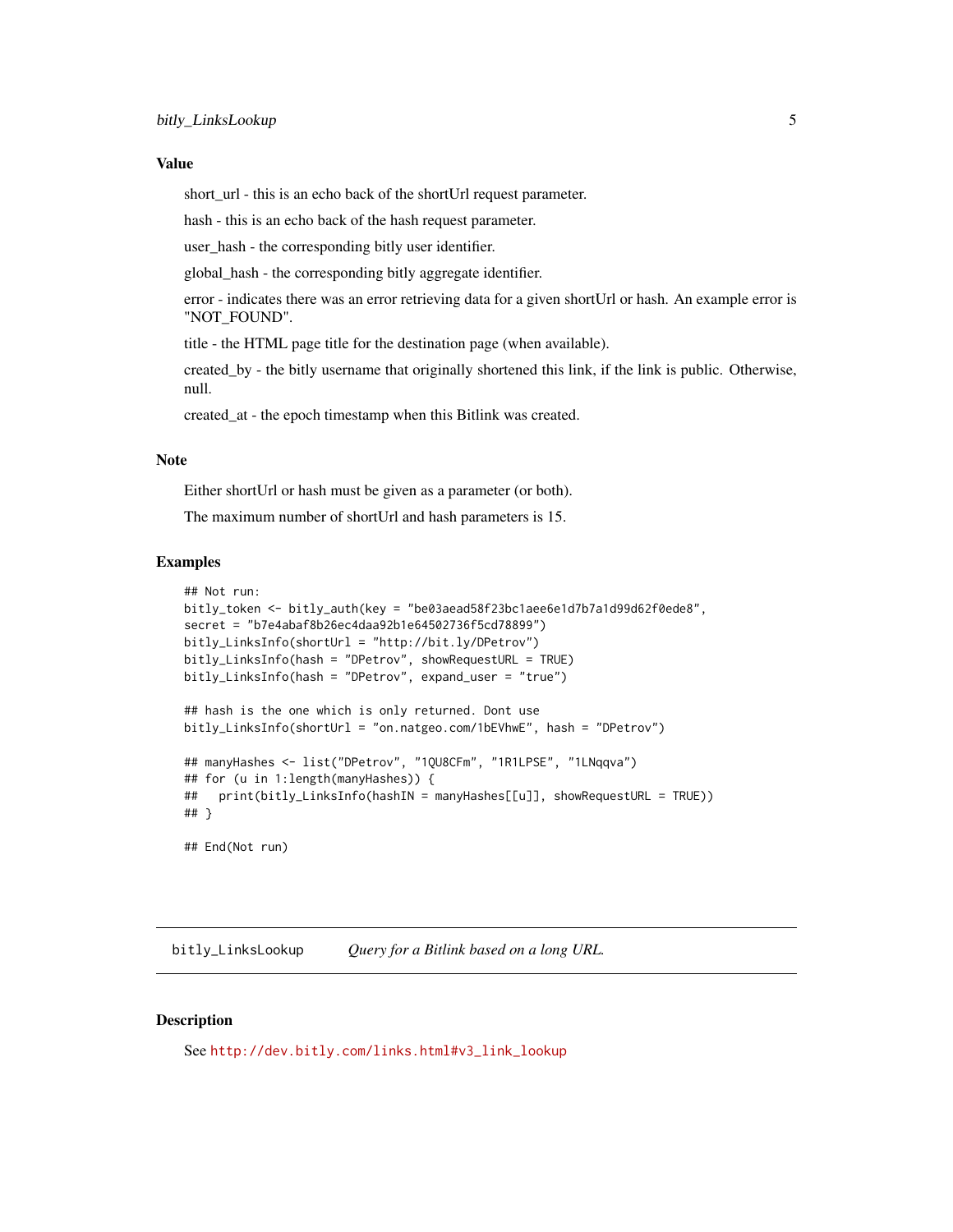# <span id="page-5-0"></span>Usage

bitly\_LinksLookup(url, showRequestURL = FALSE)

#### Arguments

url - one long URLs to lookup. showRequestURL - show URL which has been build and requested from server. For debug purposes.

# Value

url - an echo back of the url parameter.

aggregate\_link - the corresponding bitly aggregate link (global hash).

# Examples

```
## Not run:
bitly_token <- bitly_auth(key = "be03aead58f23bc1aee6e1d7b7a1d99d62f0ede8",
secret = "b7e4abaf8b26ec4daa92b1e64502736f5cd78899")
bitly_LinksLookup(url = "http://www.seznam.cz/")
bitly_LinksLookup(url = "http://www.seznam.cz/", showRequestURL = TRUE)
manyUrls <- list("http://www.seznam.cz/", "http://www.seznamasdas.cz/",
"http://www.seznam.cz/asadasd", "http://www.seznam.cz/adqwrewtregt")
for (u in 1:length(manyUrls)) {
   print(bitly_LinksLookup(url = manyUrls[[u]], showRequestURL = TRUE))
}
## End(Not run)
```
bitly\_LinksMetricsClicks

*Returns numbers of click on a link.*

#### Description

Returns the number of clicks on a single Bitlink of the authenticated user.

```
bitly_LinksMetricsClicks(link, limit = 1000, unit = c("minute", "hour",
  "day", "week", "month"), units = -1, rollup = "true",
 showRequestURL = FALSE)
```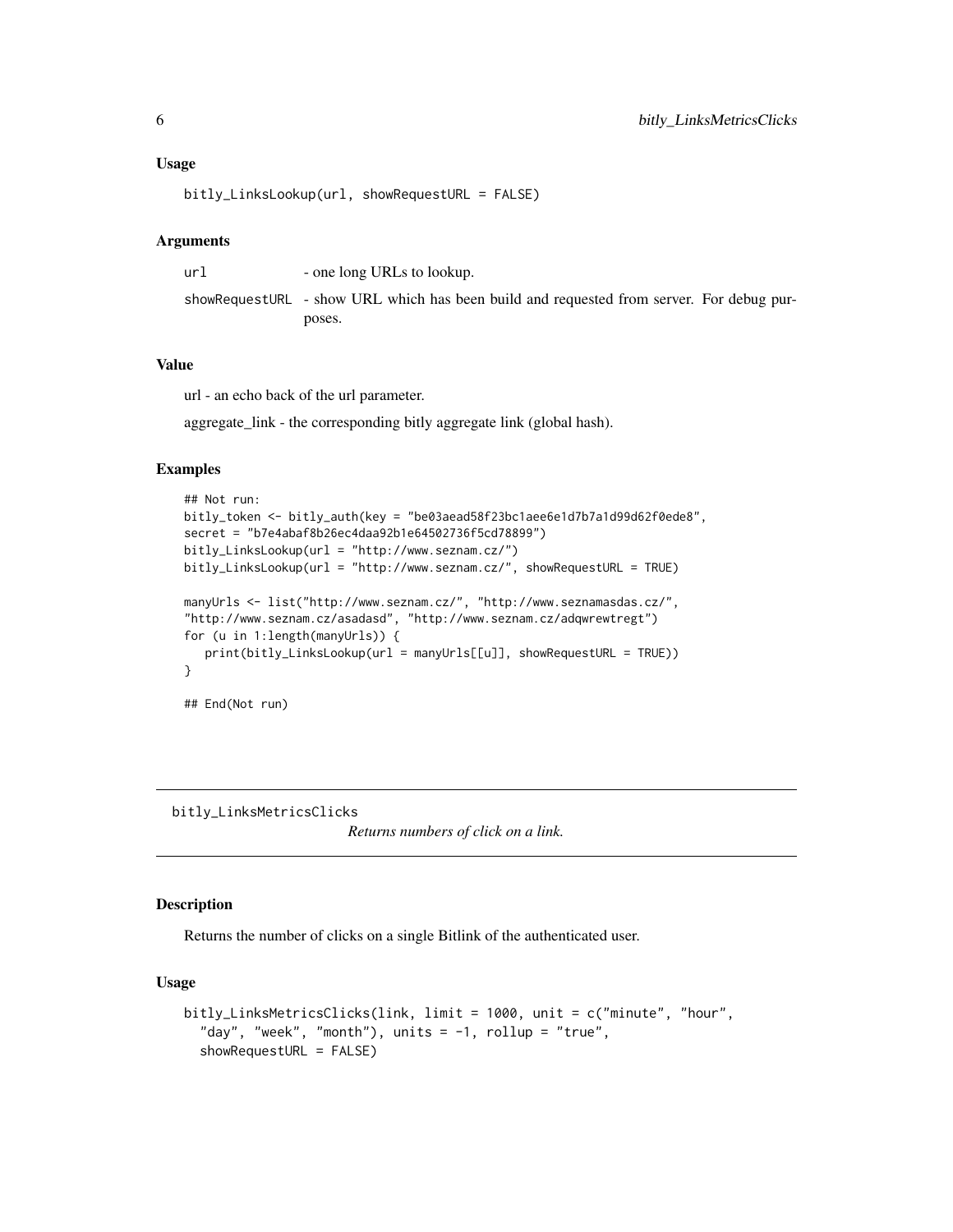<span id="page-6-0"></span>

| link           | - a Bitlink.                                                                                                                                   |
|----------------|------------------------------------------------------------------------------------------------------------------------------------------------|
| limit          | $-1$ to 1000 (default=1000).                                                                                                                   |
| unit           | - minute, hour, day, week or month, default: day; Note: when unit is minute the<br>maximum value for units is 60.                              |
| units          | - an integer representing the time units to query data for. Pass -1 to return all<br>units of time.                                            |
| rollup         | - true (default) or false. Return data for multiple units rolled up to a single result<br>instead of a separate value for each period of time. |
| showRequestURL | - show URL which has been build and requested from server. For debug pur-<br>poses.                                                            |

#### Value

clicks - the number of clicks on the specified Bitlink.

dt - time in UTC format (only when rollup = "false")

# See Also

[http://dev.bitly.com/link\\_metrics.html#v3\\_link\\_clicks](http://dev.bitly.com/link_metrics.html#v3_link_clicks)

# Examples

```
## Not run:
bitly_token <- bitly_auth(key = "", secret = "")
bitly_LinksMetricsClicks(link = "http://bit.ly/DPetrov", unit = "day", units = -1, limit = 100)
```
## End(Not run)

bitly\_LinksMetricsCountries

*Returns metrics about the countries from a link.*

# **Description**

Returns metrics about the countries referring click traffic to a single Bitlink.

```
bitly_LinksMetricsCountries(link, limit = 1000, unit = c("minute", "hour",
  "day", "week", "month"), units = -1, showRequestURL = FALSE)
```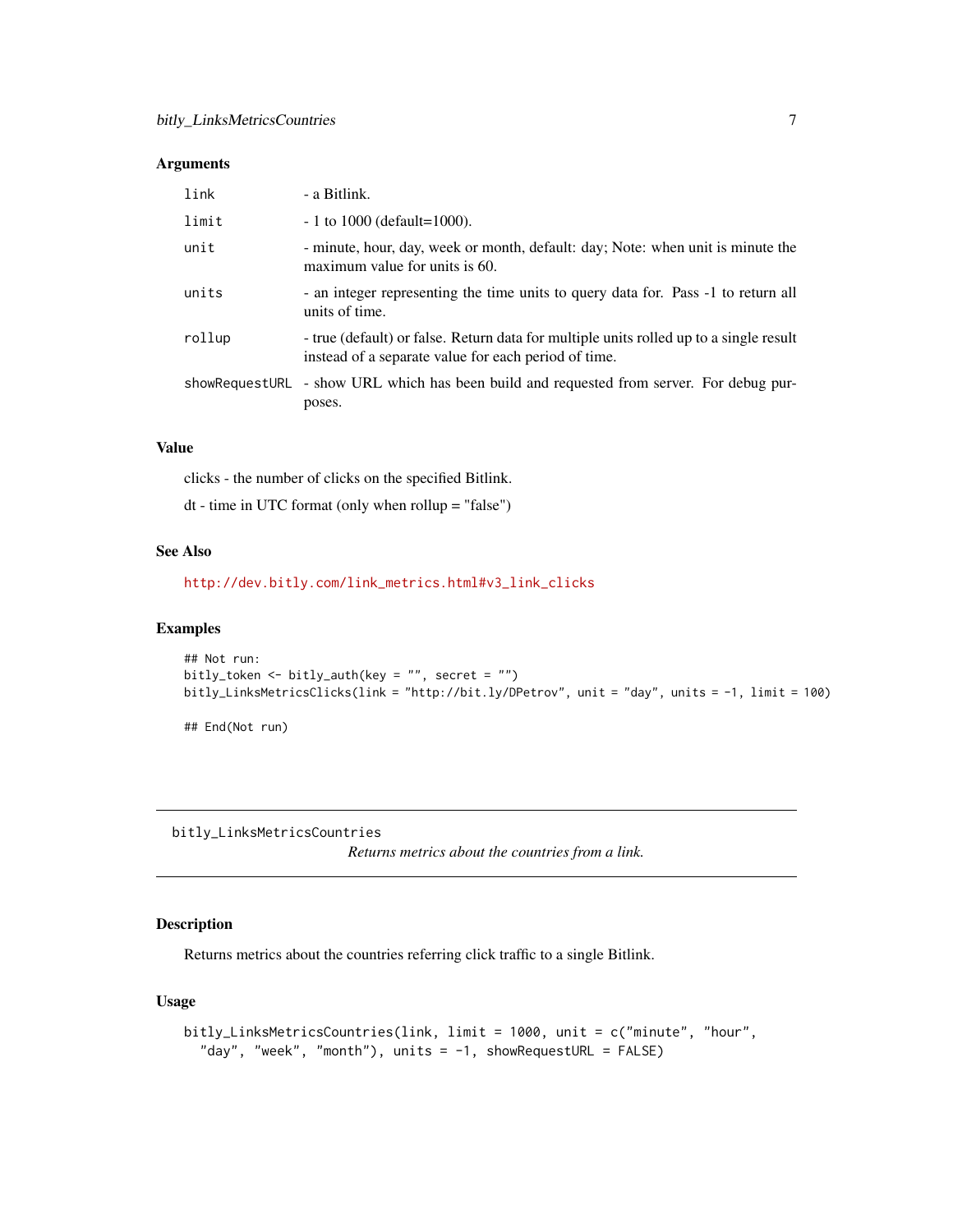<span id="page-7-0"></span>

| link  | - a Bitlink.                                                                                                      |
|-------|-------------------------------------------------------------------------------------------------------------------|
| limit | $-1$ to 1000 (default=1000).                                                                                      |
| unit  | - minute, hour, day, week or month, default: day; Note: when unit is minute the<br>maximum value for units is 60. |
| units | - an integer representing the time units to query data for. Pass -1 to return all<br>units of time.               |
|       | showRequestURL - show URL which has been build and requested from server. For debug pur-<br>poses.                |

# Value

clicks - the number of clicks referred from this country.

country - the two-letter code of the referring country.

# See Also

[http://dev.bitly.com/link\\_metrics.html#v3\\_link\\_countries](http://dev.bitly.com/link_metrics.html#v3_link_countries)

#### Examples

```
## Not run:
bitly_token <- bitly_auth(key = "", secret = "")
bitly_LinksMetricsCountries(link = "http://bit.ly/DPetrov", unit = "day", units = -1, limit = 100)
bitly_LinksMetricsCountries(link = "http://bit.ly/DPetrov", unit = "day", units = -1, limit = 100,
showRequestURL= TRUE)
```
## End(Not run)

bitly\_LinksMetricsEncoders

*Returns users who have encoded this long URL.*

# Description

Returns users who have encoded this long URL (optionally only those in the requesting user's social graph).

```
bitly_LinksMetricsEncoders(link, my_network = "false", limit = 25,
  expand_user = "false", subaccounts = "false", showRequestURL = FALSE)
```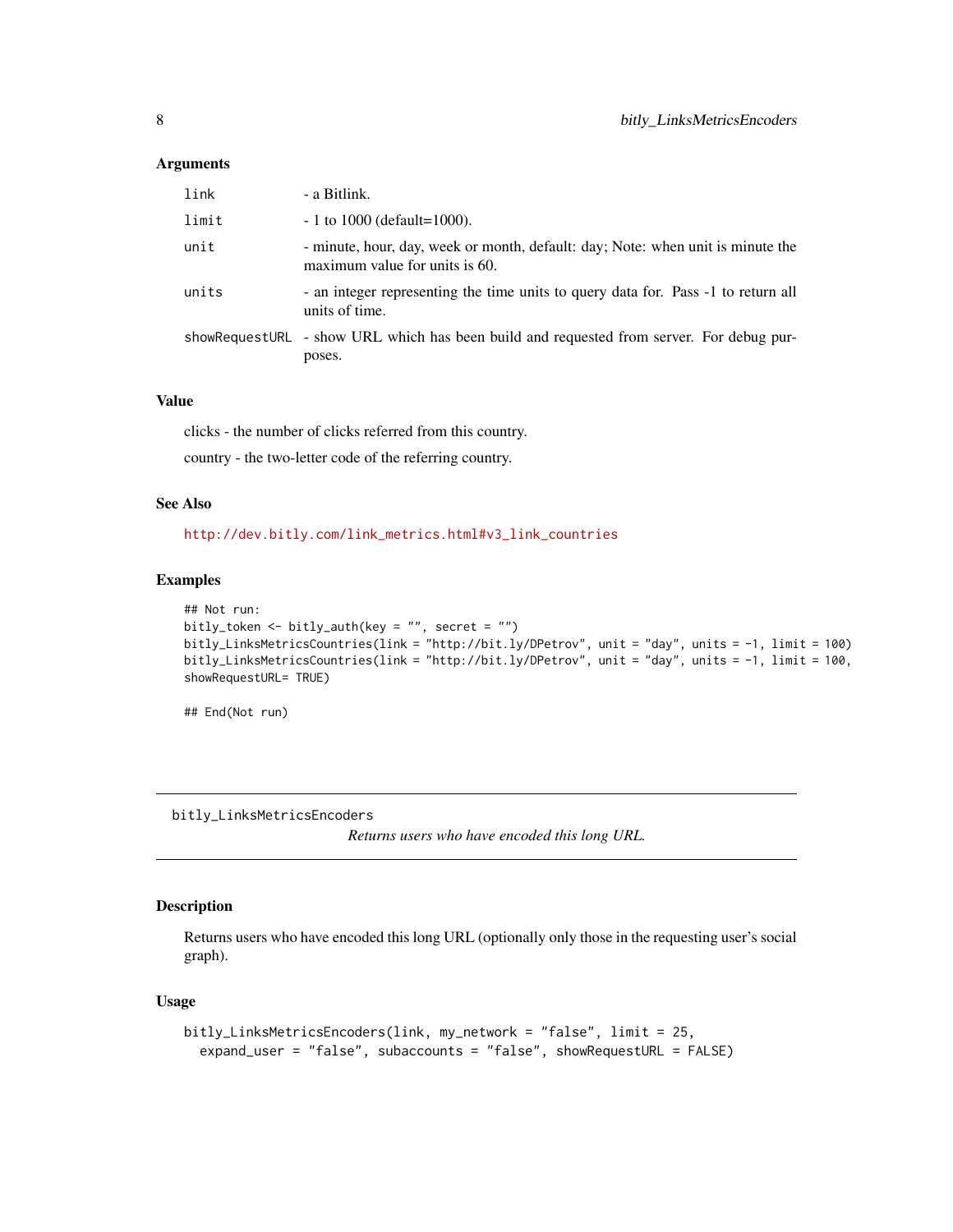<span id="page-8-0"></span>

| link        | - a Bitlink.                                                                                                                |
|-------------|-----------------------------------------------------------------------------------------------------------------------------|
| my_network  | - true or false (default) restrict to my network.                                                                           |
| limit       | $-1$ to 1000 (default=1000).                                                                                                |
| expand_user | - true or false (default) include display names of encoders.                                                                |
| subaccounts | - (only available to enterprise accounts) false (always default) restrict to this<br>enterprise account and its subaccounts |
|             | showRequestURL - show URL which has been build and requested from server. For debug pur-<br>poses.                          |

# Value

entries - a mapping of link, user, and ts (when the Bitlink was created) and possible more depending on input parameters.

#### Note

Some users may not be returned from this call depending on Bitlink privacy settings.

### See Also

[http://dev.bitly.com/link\\_metrics.html#v3\\_link\\_encoders](http://dev.bitly.com/link_metrics.html#v3_link_encoders)

#### Examples

```
## Not run:
bitly_token <- bitly_auth(key = "", secret = "")
bitly_LinksMetricsEncoders(link = "http://bit.ly/DPetrov")
bitly_LinksMetricsEncoders("http://bit.ly/DPetrov", expand_user = "true", my_network = "false")
```
## End(Not run)

bitly\_LinksMetricsEncodersByCount

*Returns users who have encoded this link.*

#### Description

Returns users who have encoded this link (optionally only those in the requesting user's social graph), sorted by the number of clicks on each encoding user's link.

```
bitly_LinksMetricsEncodersByCount(link, limit = 100, my_network = "false",
  expand_user = "false", subaccounts = "false", showRequestURL = FALSE)
```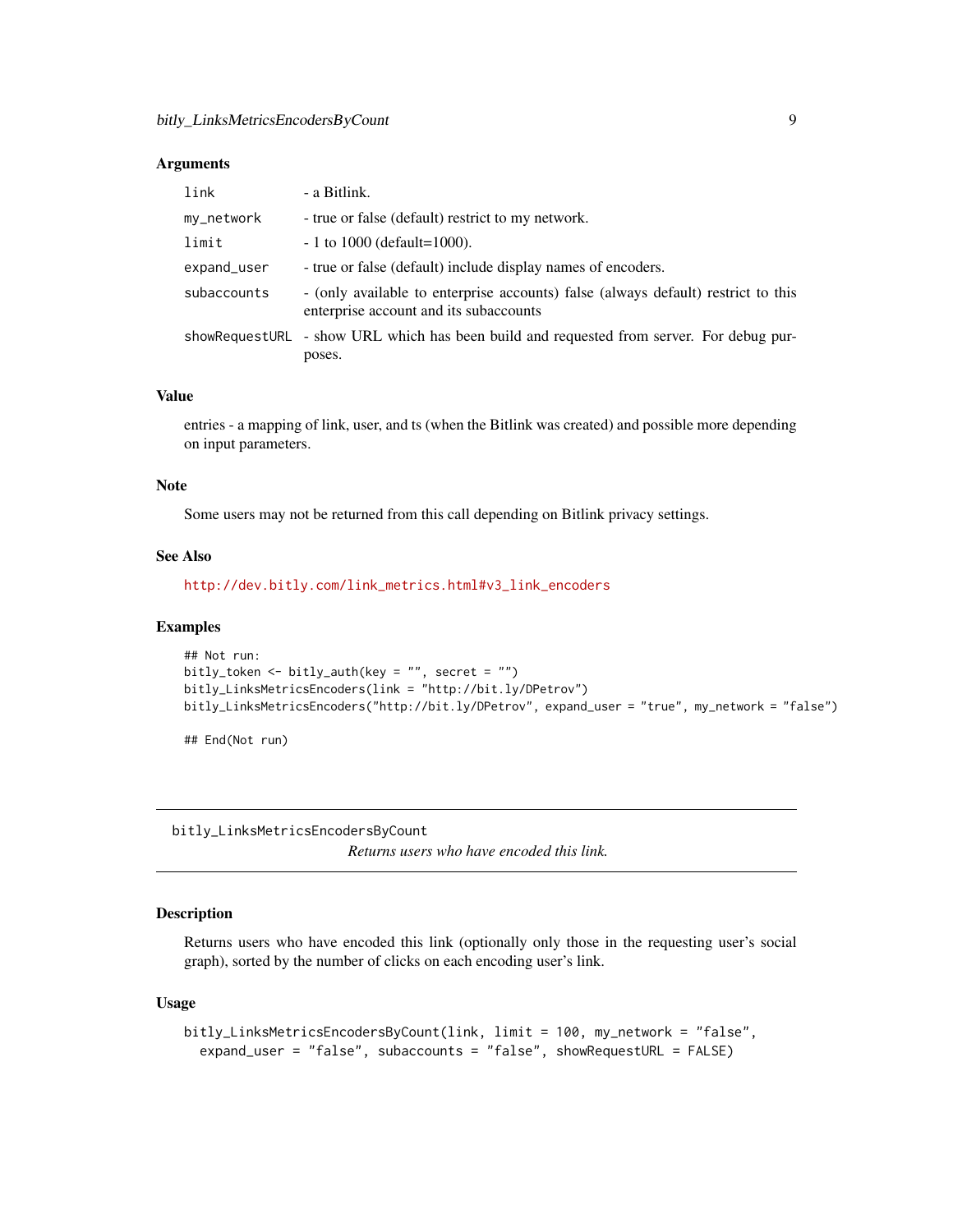<span id="page-9-0"></span>

| link        | - a Bitlink.                                                                                                                |
|-------------|-----------------------------------------------------------------------------------------------------------------------------|
| limit       | $-1$ to 1000 (default=1000).                                                                                                |
| my_network  | - true or false (default) restrict to my network                                                                            |
| expand_user | - false (always default) include display names of encoders                                                                  |
| subaccounts | - (only available to enterprise accounts) false (always default) restrict to this<br>enterprise account and its subaccounts |
|             | showRequestURL - show URL which has been build and requested from server. For debug pur-<br>poses.                          |

# Value

entries - a mapping of link, user, and ts (when the Bitlink was created) and possible more depending on input parameters.

#### Note

The response will only contain users whose links have gotten at least one click, and will not contain any users whose links are private.

# See Also

See [http://dev.bitly.com/link\\_metrics.html#v3\\_link\\_encoders\\_by\\_count](http://dev.bitly.com/link_metrics.html#v3_link_encoders_by_count)

#### Examples

```
## Not run:
bitly_token <- bitly_auth(key = "", secret = "")
bitly_LinksMetricsEncodersByCount("http://bit.ly/DPetrov", my_network = "false", limit = 100)
bitly_LinksMetricsEncodersByCount("http://bit.ly/DPetrov", my_network = "false", limit = 100,
expand_user = "true")
```
## End(Not run)

bitly\_LinksMetricsEncodersCount

*Returns the number of users who have shortened a link.*

# Description

Returns the number of users who have shortened (encoded) a single Bitlink.

```
bitly_LinksMetricsEncodersCount(link, showRequestURL = FALSE)
```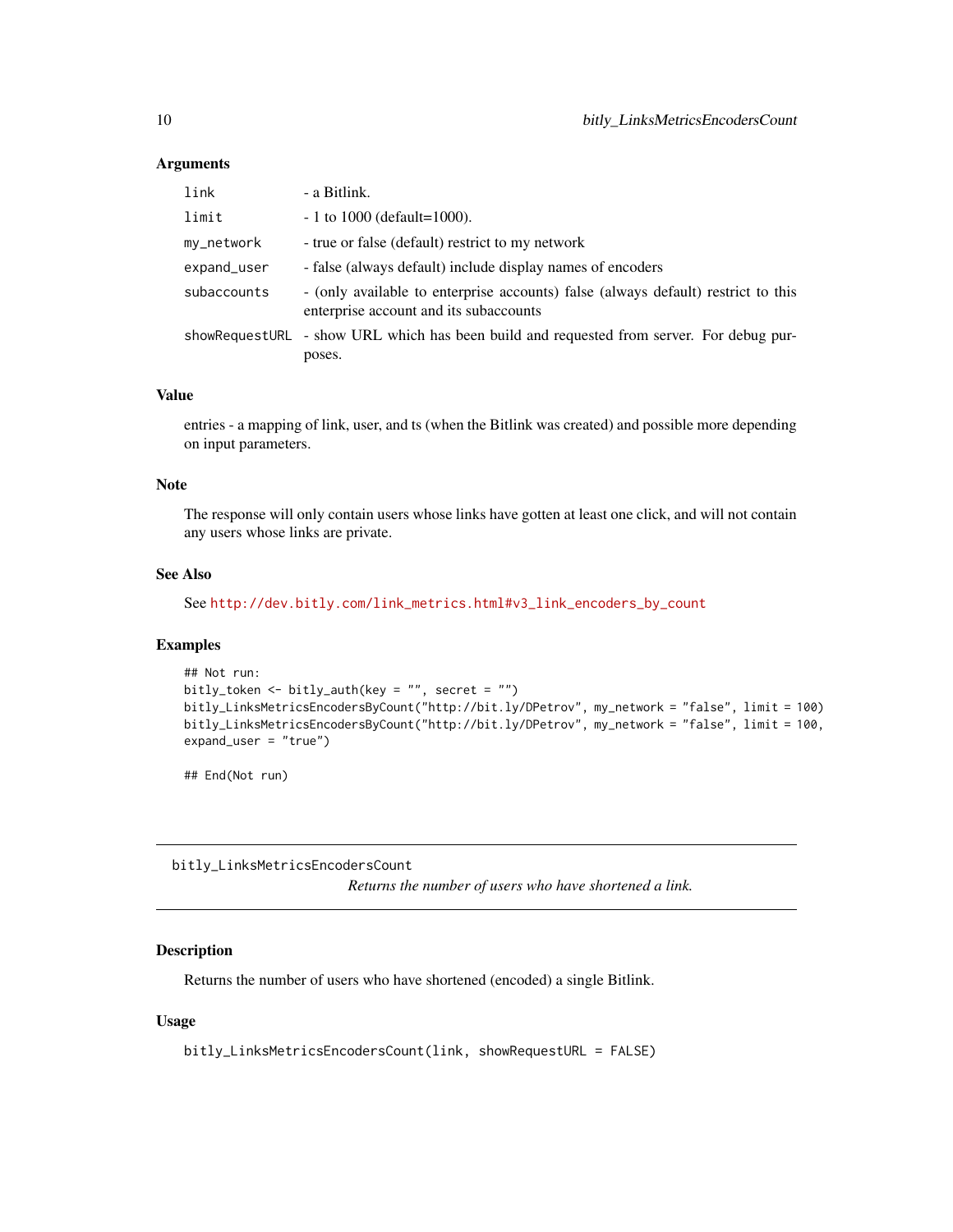<span id="page-10-0"></span>link - a Bitlink. showRequestURL - show URL which has been build and requested from server. For debug purposes.

# Value

aggregate\_link - the aggregate (global) Bitlink for the provided Bitlink. count - the number of bitly users who have shortened (encoded) this link.

# See Also

[http://dev.bitly.com/link\\_metrics.html#v3\\_link\\_encoders\\_count](http://dev.bitly.com/link_metrics.html#v3_link_encoders_count)

# Examples

```
## Not run:
bitly_token <- bitly_auth(key = "", secret = "")
bitly_LinksMetricsEncodersCount(link = "http://bit.ly/DPetrov")
```
## End(Not run)

```
bitly_LinksMetricsReferrers
```
*Returns metrics about the pages referring click traffic to a single Bitlink.*

#### Description

[http://dev.bitly.com/link\\_metrics.html#v3\\_link\\_referrers](http://dev.bitly.com/link_metrics.html#v3_link_referrers)

#### Usage

```
bitly_LinksMetricsReferrers(link, limit = 1000, unit = c("minute", "hour",
  "day", "week", "month"), units = -1, showRequestURL = FALSE)
```
# Arguments

| link  | - a Bitlink.                                                                                                      |
|-------|-------------------------------------------------------------------------------------------------------------------|
| limit | $-1$ to 1000 (default=1000).                                                                                      |
| unit  | - minute, hour, day, week or month, default: day; Note: when unit is minute the<br>maximum value for units is 60. |
| units | - an integer representing the time units to query data for. Pass -1 to return all<br>units of time.               |
|       | showRequestURL - show URL which has been build and requested from server. For debug pur-<br>poses.                |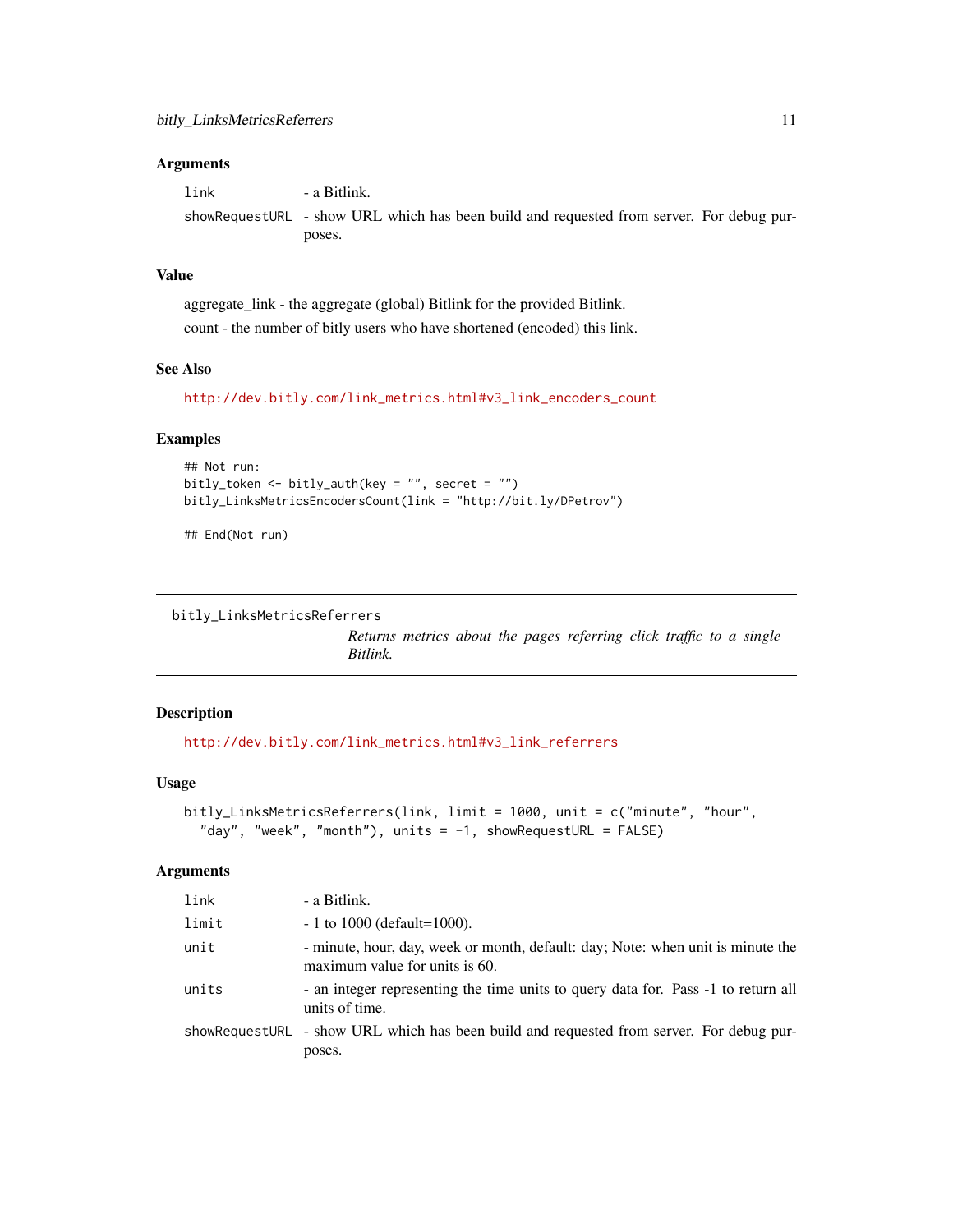# <span id="page-11-0"></span>Value

clicks - the number of clicks referred from this domain.

referrer - the URL referring clicks.

### Examples

```
## Not run:
bitly_token <- bitly_auth(key = "", secret = "")
bitly_LinksMetricsReferrers(link = "http://bit.ly/DPetrov",unit = "day", units = -1, limit = 100)
```
## End(Not run)

bitly\_LinksMetricsReferrersByDomain

*Returns metrics about the pages referring click traffic to a single Bitlink, grouped by referring domain.*

# **Description**

[http://dev.bitly.com/link\\_metrics.html#v3\\_link\\_referrers\\_by\\_domain](http://dev.bitly.com/link_metrics.html#v3_link_referrers_by_domain)

# Usage

```
bitly_LinksMetricsReferrersByDomain(link, limit = 1000, unit = c("minute",
  "hour", "day", "week", "month"), units = -1, showRequestURL = FALSE)
```
# Arguments

| link  | - a Bitlink.                                                                                                      |
|-------|-------------------------------------------------------------------------------------------------------------------|
| limit | $-1$ to 1000 (default=1000).                                                                                      |
| unit  | - minute, hour, day, week or month, default: day; Note: when unit is minute the<br>maximum value for units is 60. |
| units | - an integer representing the time units to query data for. Pass -1 to return all<br>units of time.               |
|       | showRequestURL - show URL which has been build and requested from server. For debug pur-<br>poses.                |

# Value

clicks - the number of clicks referred from this domain.

referrer - the URL referring clicks.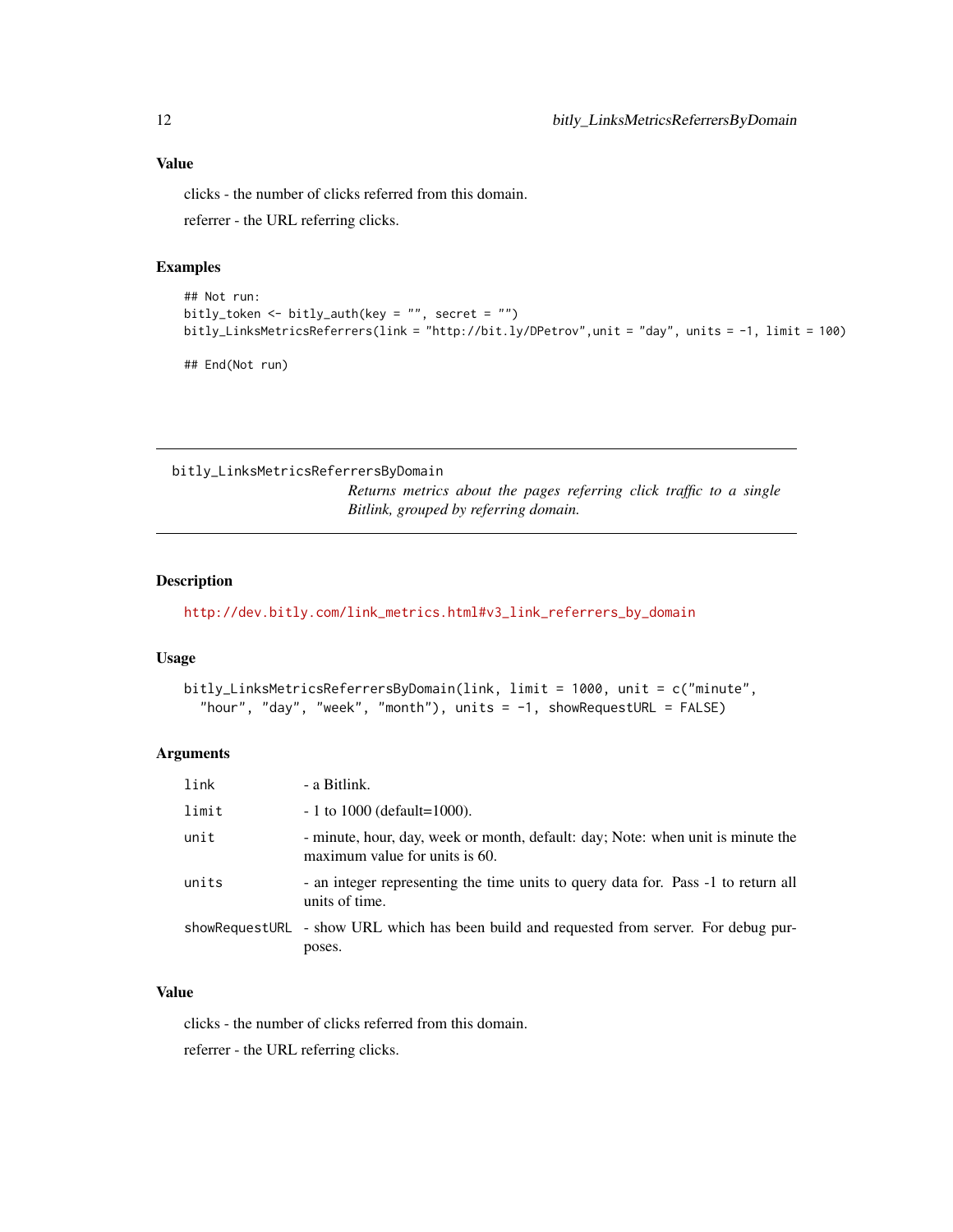```
## Not run:
bitly_token <- bitly_auth(key = "", secret = "")
bitly_LinksMetricsReferrersByDomain("http://bit.ly/DPetrov",unit="day",units=-1,limit = 100)
## End(Not run)
```
bitly\_LinksMetricsReferringDomains

*Returns metrics about the domains referring click traffic to a link.*

# Description

Returns metrics about the domains referring click traffic to a single Bitlink.

#### Usage

```
bitly_LinksMetricsReferringDomains(link, limit = 1000, unit = c("minute",
  "hour", "day", "week", "month"), units = -1, showRequestURL = FALSE)
```
# Arguments

| link  | - a Bitlink.                                                                                                      |
|-------|-------------------------------------------------------------------------------------------------------------------|
| limit | $-1$ to 1000 (default=1000).                                                                                      |
| unit  | - minute, hour, day, week or month, default: day; Note: when unit is minute the<br>maximum value for units is 60. |
| units | - an integer representing the time units to query data for. Pass -1 to return all<br>units of time.               |
|       | showRequestURL - show URL which has been build and requested from server. For debug pur-<br>poses.                |

#### Value

clicks - the number of clicks referred from this domain.

domain - the domain referring clicks.

url - the complete URL of the domain referring clicks.

# See Also

[http://dev.bitly.com/link\\_metrics.html#v3\\_link\\_referring\\_domains](http://dev.bitly.com/link_metrics.html#v3_link_referring_domains)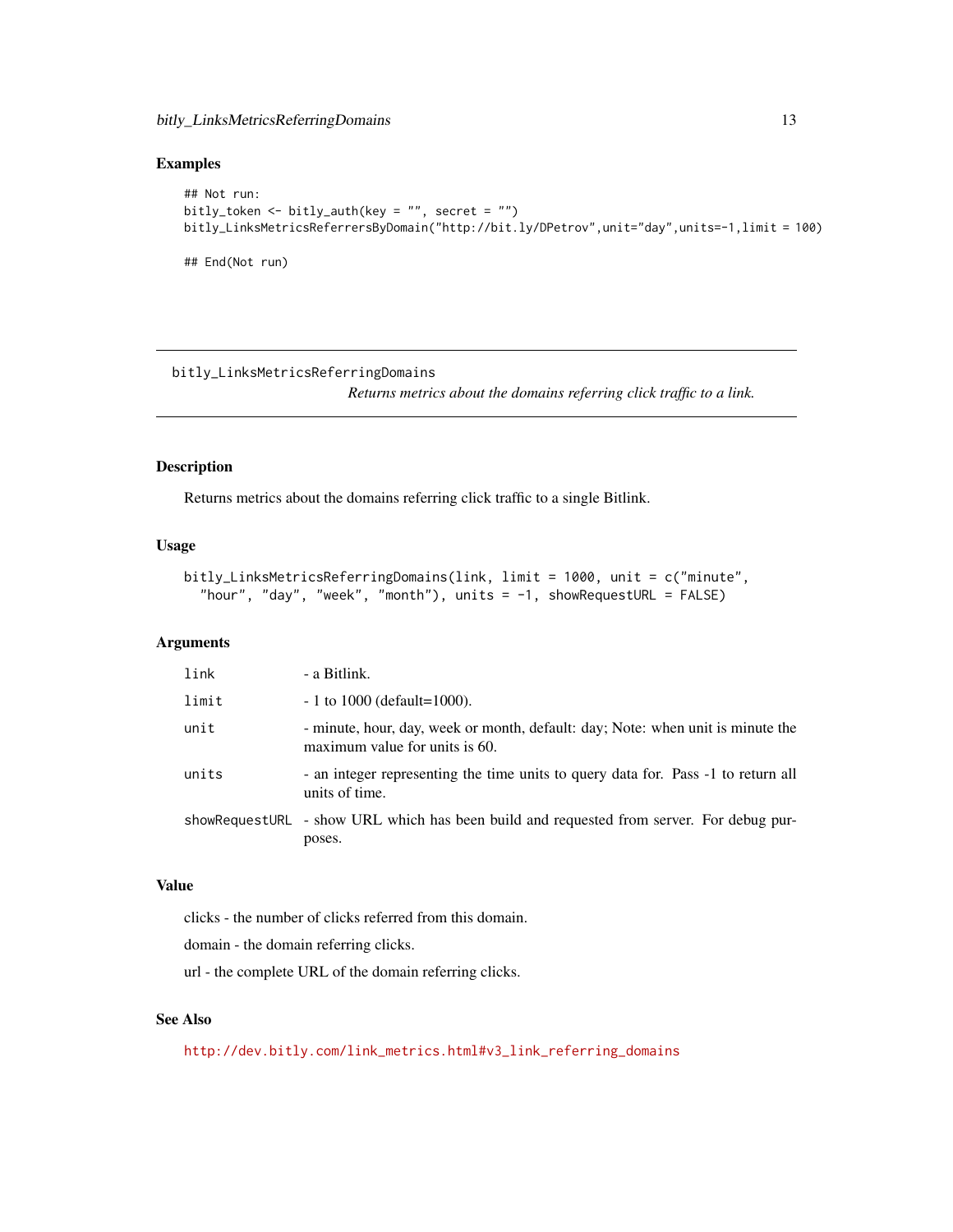```
## Not run:
bitly_token <- bitly_auth(key = "", secret = "")
bitly_LinksMetricsReferringDomains("http://bit.ly/DPetrov", unit = "day", units=-1, limit = 100)
## End(Not run)
```
bitly\_LinksShorten *Given a long URL, returns a short Bit.ly link.*

#### Description

See [http://dev.bitly.com/rate\\_limiting.html](http://dev.bitly.com/rate_limiting.html) and [http://dev.bitly.com/links.html#](http://dev.bitly.com/links.html#v3_shorten) [v3\\_shorten](http://dev.bitly.com/links.html#v3_shorten)

#### Usage

bitly\_LinksShorten(longUrl, domain = NULL, showRequestURL = FALSE)

#### Arguments

| longUrl | - a long URL to be shortened (example: http://betaworks.com/).                                                                                                                                                                                                                                        |
|---------|-------------------------------------------------------------------------------------------------------------------------------------------------------------------------------------------------------------------------------------------------------------------------------------------------------|
| domain  | - (optional) the short domain to use; either bit.ly, j.mp, or bitly.com or a custom<br>short domain. The default for this parameter is the short domain selected by each<br>user in their bitly account settings. Passing a specific domain via this parameter<br>will override the default settings. |
|         | showRequestURL - show URL which has been build and requested from server. For debug pur-<br>poses.                                                                                                                                                                                                    |

#### Value

new\_hash - designates if this is the first time this long\_url was shortened by this user. The return value will equal 1 the first time a long\_url is shortened. It will also then be added to the user history.

hash - a bitly identifier for long\_url which is unique to the given account.

long\_url - an echo back of the longUrl request parameter. This may not always be equal to the URL requested, as some URL normalization may occur (e.g., due to encoding differences, or case differences in the domain). This long\_url will always be functionally identical the the request parameter.

global\_hash - a bitly identifier for long\_url which can be used to track aggregate stats across all Bitlinks that point to the same long\_url.

url - the actual Bitlink that should be used, and is a unique value for the given Bitly account.

<span id="page-13-0"></span>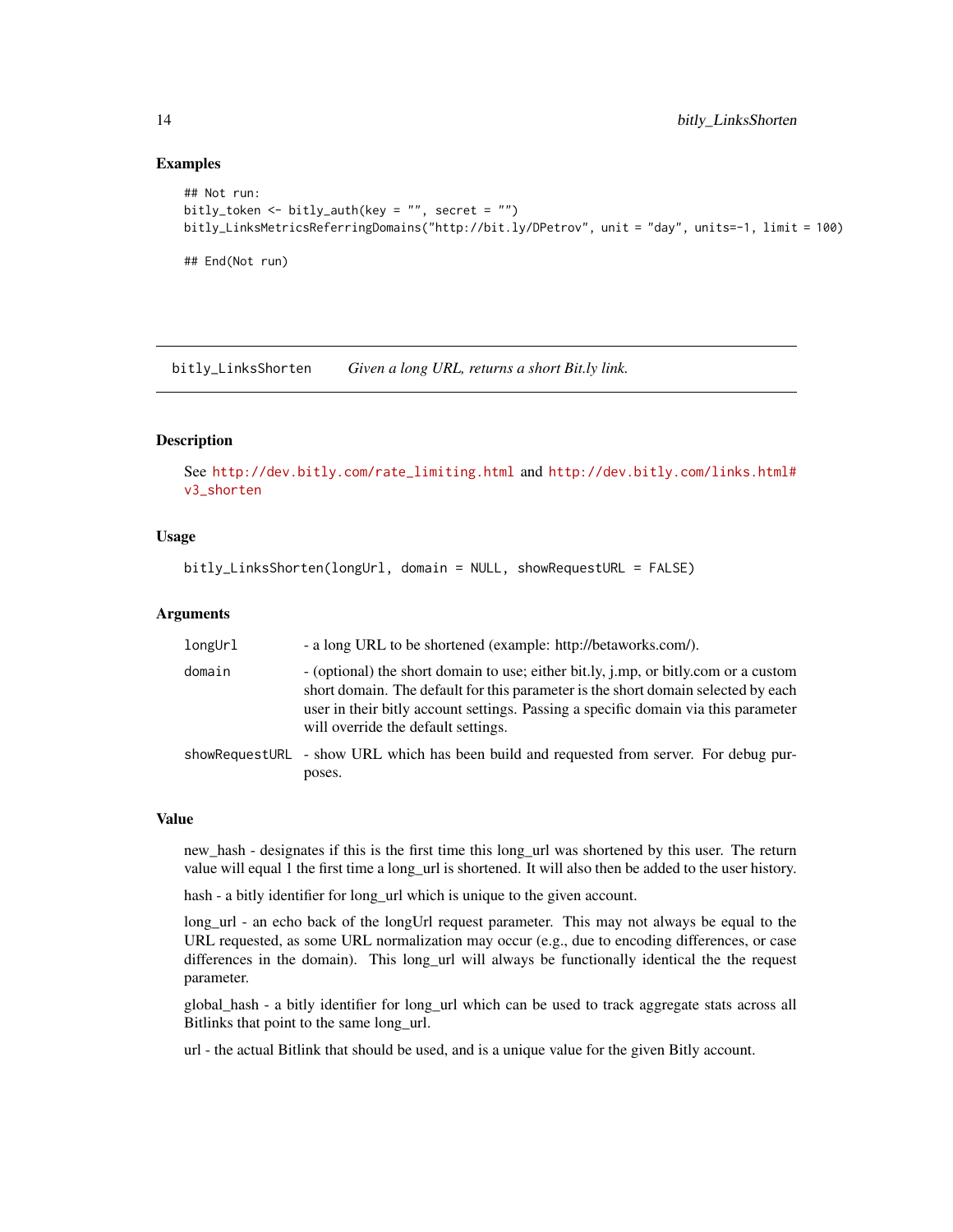#### <span id="page-14-0"></span>Note

Look in the vignette for bulk shortening of URLs. Each call of this function == 1 API call. Take that into consideration due to limits etc.

The bitly API does not support shortening more than one long URL with a single API call. Meaning 1 Long URL = 1 Function call.

Long URLs should be URL-encoded. You can not include a longUrl in the request that has  $\&$ , ?, #, or other reserved parameters without first encoding it.

The default value for the domain parameter is selected by each user from within their bitly account settings at <https://bitly.com/a/settings/advanced>.

Long URLs should not contain spaces: any longUrl with spaces will be rejected. All spaces should be either percent encoded spaces are all indications of errors. Please remember to strip leading and trailing whitespace from any user input before shortening.

#### Examples

```
## Not run:
bitly_token <- bitly_auth(key = "be03aead58f23bc1aee6e1d7b7a1d99d62f0ede8",
secret = "b7e4abaf8b26ec4daa92b1e64502736f5cd78899")
bitly_LinksShorten(longUrl = "http://slovnik.seznam.cz/")
bitly_LinksShorten(longUrl = "https://travis-ci.org/dmpe/rbitly/builds/68231423",domain = "j.mp")
```
## End(Not run)

bitly\_UserInfo *Return or update information about a user.*

# Description

See [http://dev.bitly.com/user\\_info.html#v3\\_user\\_info](http://dev.bitly.com/user_info.html#v3_user_info)

#### Usage

```
bitly_UserInfo(showRequestURL = FALSE)
```
#### Arguments

showRequestURL - show URL which has been build and requested from server. For debug purposes.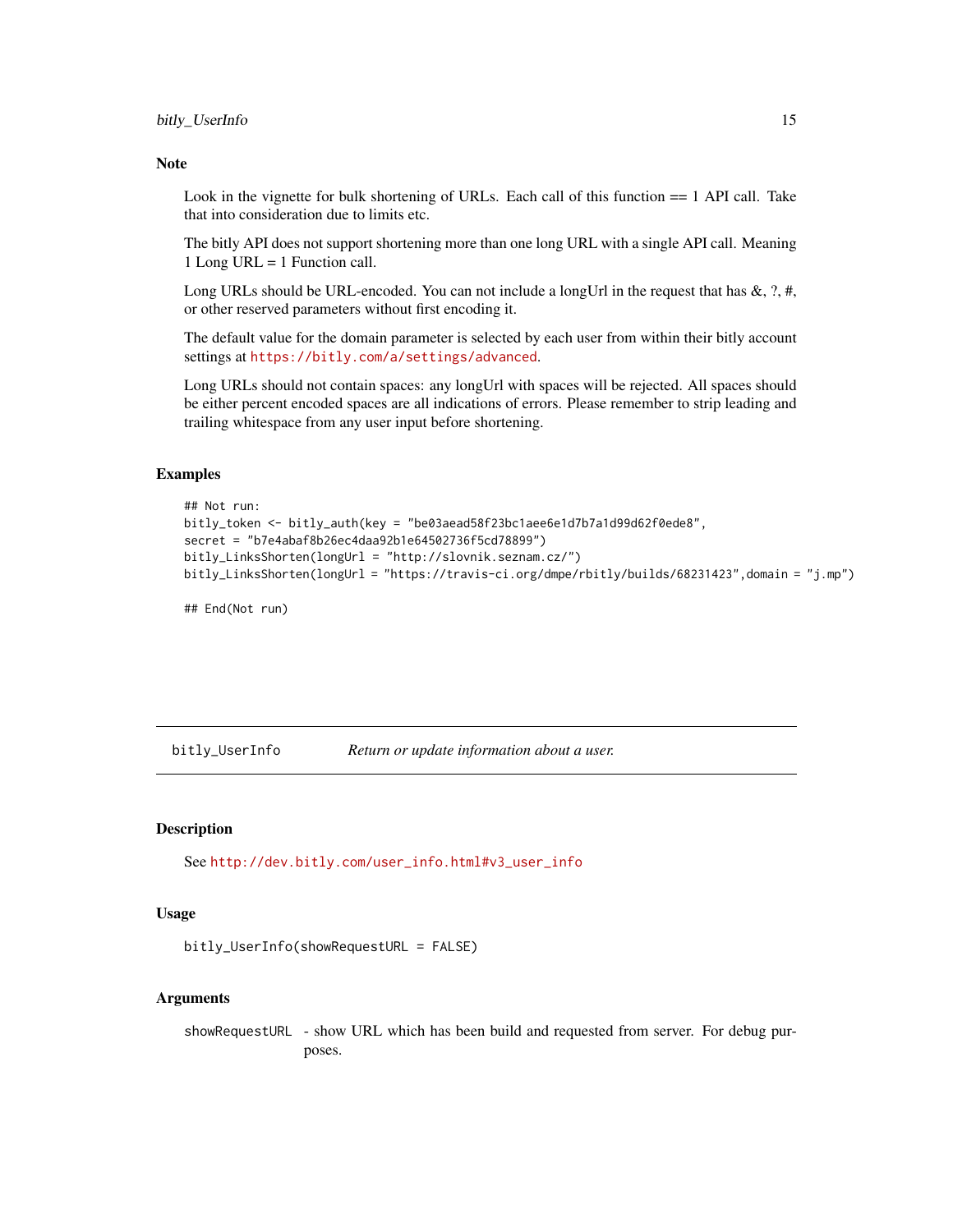login - the specified bitly login or the login of the authenticated user.

profile\_url - URL of user's profile page.

profile\_image - URL of user's profile image.

member\_since - Unix timestamp for the moment the user signed up.

full\_name - (optional) the user's full name, if set.

display name - (optional) the user's display name, if set.

share accounts - (optional) a list of the share accounts (Twitter or Facebook) linked to the user's account.

NOTICE: Only included in requests for a user's own info.

apiKey - the user's bitly API key.

is enterprise - 0 or 1 to indicate if this account is signed up for Bitly Brand Tools.

has\_master - 0 or 1 to indicate if this account is a customer sub account.

custom short domain - A short domain registered with this account that can be used in place of bit.ly for shortening links.

tracking\_domains - A list of domains configured for analytics tracking.

default link privacy - public or private indicating the default privacy setting for new links.

domain preference options - A list of the valid short domains that this account can choose as a default.

NOTICE: Only included for enterprise accounts (is\_enterprise  $== 1$  or has\_master  $== 1$ ).

sub\_accounts - (optional) list of accounts associated with this account.

e2e\_domains - (optional) list of domains associated with this custom\_short\_domain.

tracking\_url\_prefixes - A list of owned 3rd party urls such as Facebook tracked for analytics

master account - (optional) the login of a master account, if this is associated with an enterprise account.

enterprise\_permissions - (optional) list of enterprise permissions associated with this account.

bbt\_start\_date - (optional) the date for when this account became a Bitly Brand Tools account.

#### Note

Both returned columns (!) are character type.

#### Examples

```
## Not run:
bitly_token <- bitly_auth(key = "be03aead58f23bc1aee6e1d7b7a1d99d62f0ede8", secret = "")
uI <- bitly_userInfo()
```
## End(Not run)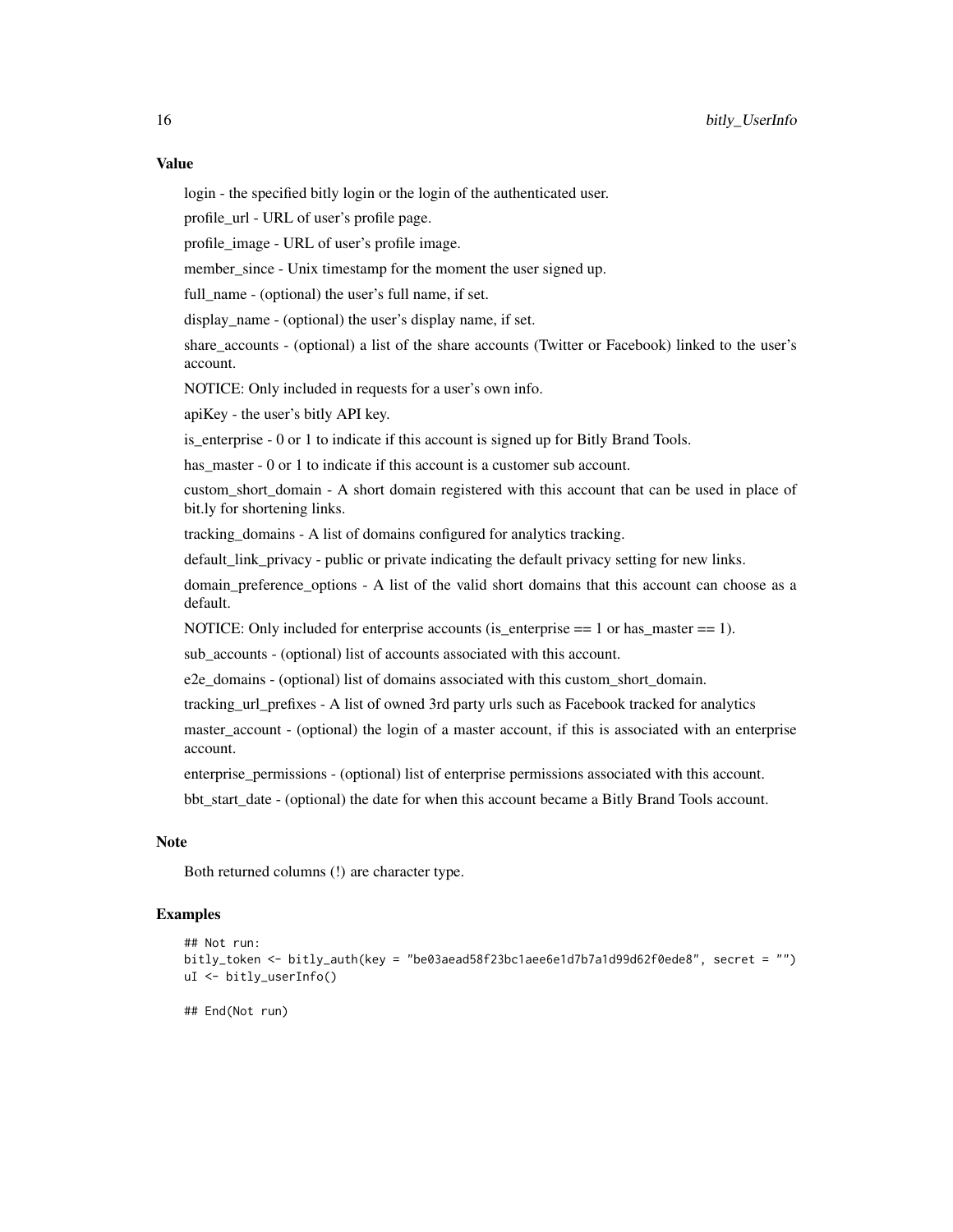<span id="page-16-0"></span>bitly\_UserLinkHistory *Returns entries from a user's link history in reverse chronological order.*

### Description

See [http://dev.bitly.com/user\\_info.html#v3\\_user\\_link\\_history](http://dev.bitly.com/user_info.html#v3_user_link_history)

### Usage

```
bitly_UserLinkHistory(limit = 100, private = "off", archived = "both",
  expand_client_id = "false", showRequestURL = FALSE)
```
# Arguments

| limit            | - optional integer in the range 1 to 100; default: 100, specifying the max number<br>of results to return.                           |  |
|------------------|--------------------------------------------------------------------------------------------------------------------------------------|--|
| private          | - on, off and both (default) whether to include or exclude private history entries.<br>$(on = return only private history entries)$  |  |
| archived         | - on, off (default) or both whether to include or exclude archived history entries.<br>$(on = return only archived history entries)$ |  |
| expand_client_id |                                                                                                                                      |  |
|                  | - true or false (always default) whether to provide additional information about<br>encoding application.                            |  |
| showRequestURL   | - show URL which has been build and requested from server. For debug pur-                                                            |  |
|                  | poses.                                                                                                                               |  |

# Value

link - the Bitlink specific to this user and this long\_url.

aggregate\_link - the global bitly identifier for this long\_url.

long\_url - the original long URL.

archived - a true/false value indicating whether the user has archived this link.

private - a true/false value indicating whether the user has made this link private.

created\_at - an integer unix epoch indicating when this link was shortened/encoded.

user ts - a user-provided timestamp for when this link was shortened/encoded, used for backfilling data.

modified\_at - an integer unix epoch indicating when this link's metadata was last edited.

title - the title for this link.

note - the user-provided note, if set.

shares - a list of share actions (for the authenticated user only)

client\_id - the oauth client ID of the app that shortened/saved this link on behalf of the user. If expand\_client\_id is set to false (only currently supported), this will be a string corresponding to the client\_id of the encoding oauth application.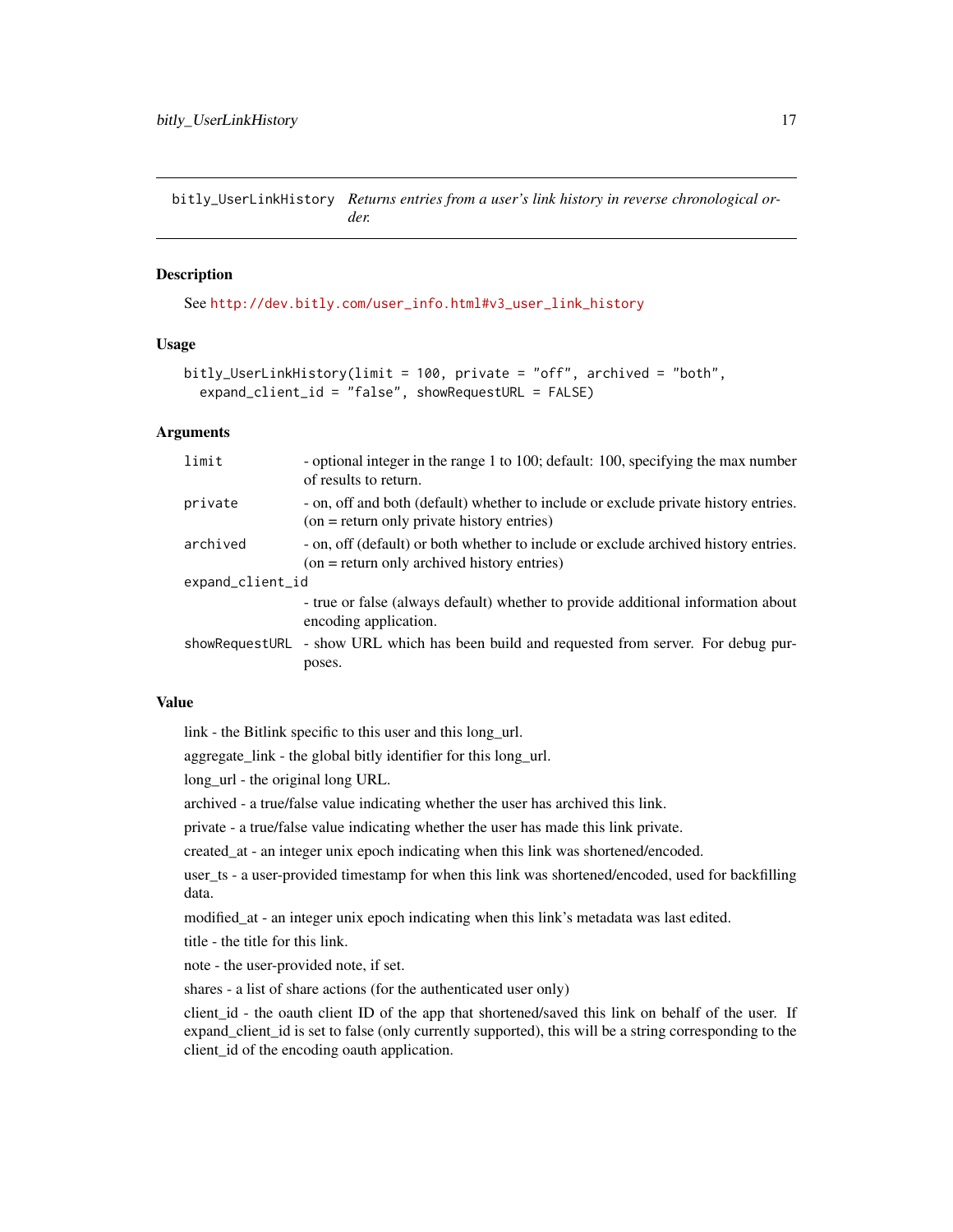```
## Not run:
bitly_token <- bitly_auth(key = "be03aead58f23bc1aee6e1d7b7a1d99d62f0ede8", secret = "")
lh <- bitly_UserLinkHistory()
```
## End(Not run)

bitly\_UserMetricsClicks

*Returns the aggregate number of clicks on all of the authenticated user's Bitlinks.*

# Description

See [http://dev.bitly.com/user\\_metrics.html#v3\\_user\\_clicks](http://dev.bitly.com/user_metrics.html#v3_user_clicks)

### Usage

```
bitly_UserMetricsClicks(limit = 1000, unit = c("minute", "hour", "day",
  "week", "month"), units = -1, rollup = c("false", "true"),showRequestURL = FALSE)
```
#### Arguments

| limit  | $-1$ to 1000 (default=1000).                                                                                                         |
|--------|--------------------------------------------------------------------------------------------------------------------------------------|
| unit   | - minute, hour, day, week or month, default: day; Note: when unit is minute the<br>maximum value for units is 60.                    |
| units  | - an integer representing the time units to query data for. Pass -1 to return all<br>units of time.                                  |
| rollup | - true or false. Return data for multiple units rolled up to a single result instead<br>of a separate value for each period of time. |
|        | showRequestURL - show URL which has been build and requested from server. For debug pur-<br>poses.                                   |

# Value

dt - a unix timestamp representing the beginning of this unit.

day\_start - a unix timestamp representing the beginning of the specified day (ONLY returned if unit is not specified).

clicks - the number of clicks on this user's links in the specified timeframe.

#### Note

without the parameter unit this endpoint returns a legacy response format which assumes rollup=false, unit=day and units=7.

<span id="page-17-0"></span>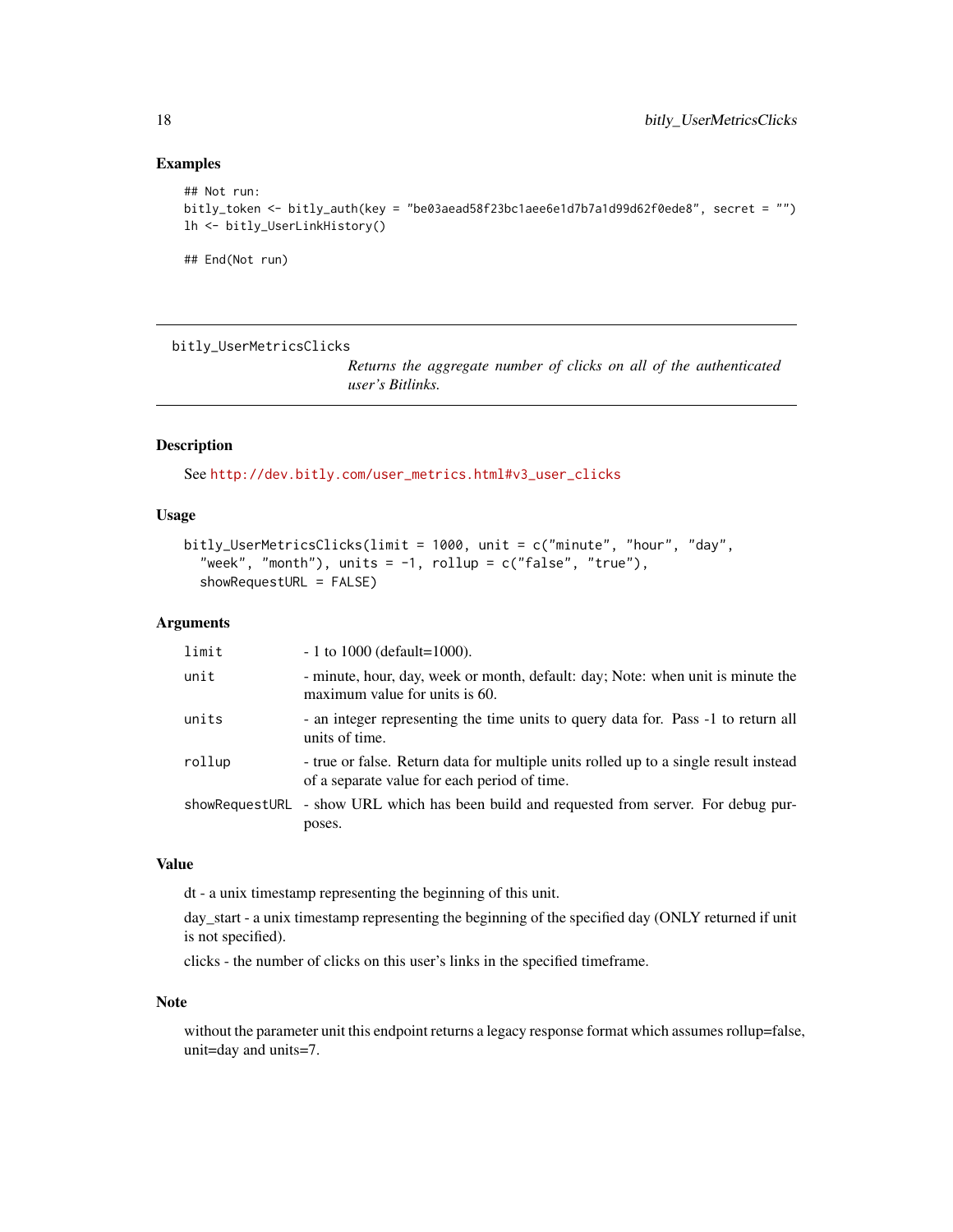```
## Not run:
bitly_token <- bitly_auth(key = "", secret = "")
bitly_UserMetricsClicks(unit = "day", units = -1, limit = 100, rollup = "true")
bitly_UserMetricsClicks(unit = "day", units = -1, limit = 100, rollup = "false")
## End(Not run)
```
bitly\_UserMetricsCountries

*Returns aggregate metrics about the countries referring click traffic to all of the authenticated user's Bitlinks.*

# Description

See [http://dev.bitly.com/user\\_metrics.html#v3\\_user\\_countries](http://dev.bitly.com/user_metrics.html#v3_user_countries)

#### Usage

```
bitly_UserMetricsCountries(limit = 1000, unit = c("minute", "hour", "day",
  "week", "month"), rollup = "true", units = -1, showRequestURL = FALSE)
```
#### Arguments

| limit  | $-1$ to 1000 (default=1000).                                                                                                         |
|--------|--------------------------------------------------------------------------------------------------------------------------------------|
| unit   | - minute, hour, day, week or month, default: day; Note: when unit is minute the<br>maximum value for units is 60.                    |
| rollup | - true or false. Return data for multiple units rolled up to a single result instead<br>of a separate value for each period of time. |
| units  | - an integer representing the time units to query data for. Pass -1 to return all<br>units of time.                                  |
|        | showRequestURL - show URL which has been build and requested from server. For debug pur-<br>poses.                                   |

# Value

clicks - the number of clicks referred from this country. country - the two-letter code of the referring country.

# Note

When a unit is specified (always the case), rollup is always (!) true.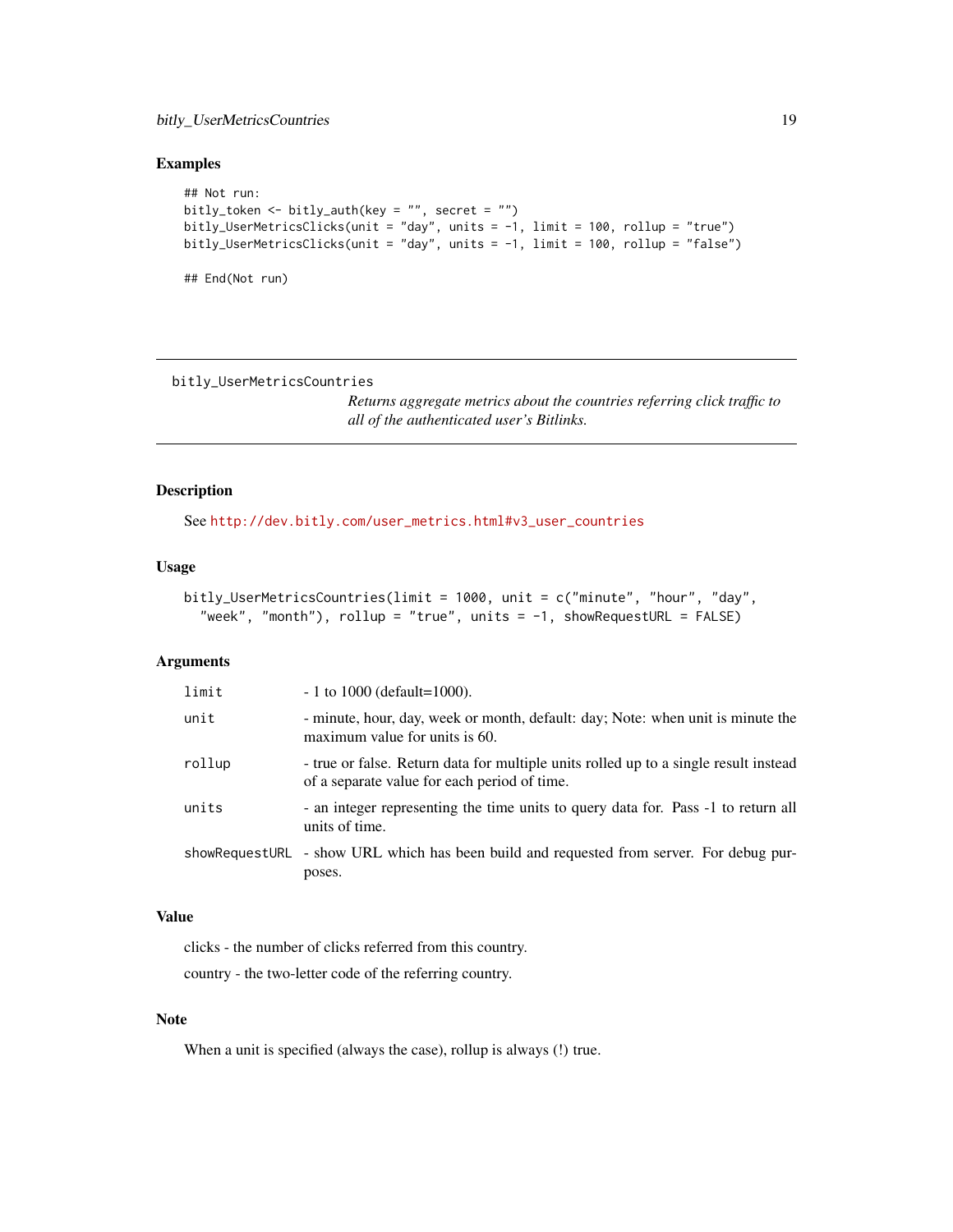```
## Not run:
bitly_token <- bitly_auth(key = "", secret = "")
bitly_UserMetricsCountries(unit = "day", units = -1, limit = 100, rollup = "true")
## End(Not run)
```
bitly\_UserMetricsPopularLinks

*Returns the authenticated user's most-clicked Bitlinks (ordered by number of clicks) in a given time period.*

#### Description

See [http://dev.bitly.com/user\\_metrics.html#v3\\_user\\_popular\\_links](http://dev.bitly.com/user_metrics.html#v3_user_popular_links)

# Usage

```
bitly_UserMetricsPopularLinks(limit = 1000, unit = c("minute", "hour",
  "day", "week", "month"), units = -1, showRequestURL = FALSE)
```
#### Arguments

| limit | $-1$ to 1000 (default=1000).                                                                                      |
|-------|-------------------------------------------------------------------------------------------------------------------|
| unit  | - minute, hour, day, week or month, default: day; Note: when unit is minute the<br>maximum value for units is 60. |
| units | - an integer representing the time units to query data for. Pass -1 to return all<br>units of time.               |
|       | showRequestURL - show URL which has been build and requested from server. For debug pur-                          |
|       | poses.                                                                                                            |

# Value

link - a Bitlink.

clicks - the number of clicks on that Bitlink in the specified timeframe.

# Note

This has replaced the realtime\_links endpoint.

# Examples

```
## Not run:
bitly_token <- bitly_auth(key = "", secret = "")
bitly_UserMetricsPopularLinks(unit = "day", units = -1, limit = 100)
```
## End(Not run)

<span id="page-19-0"></span>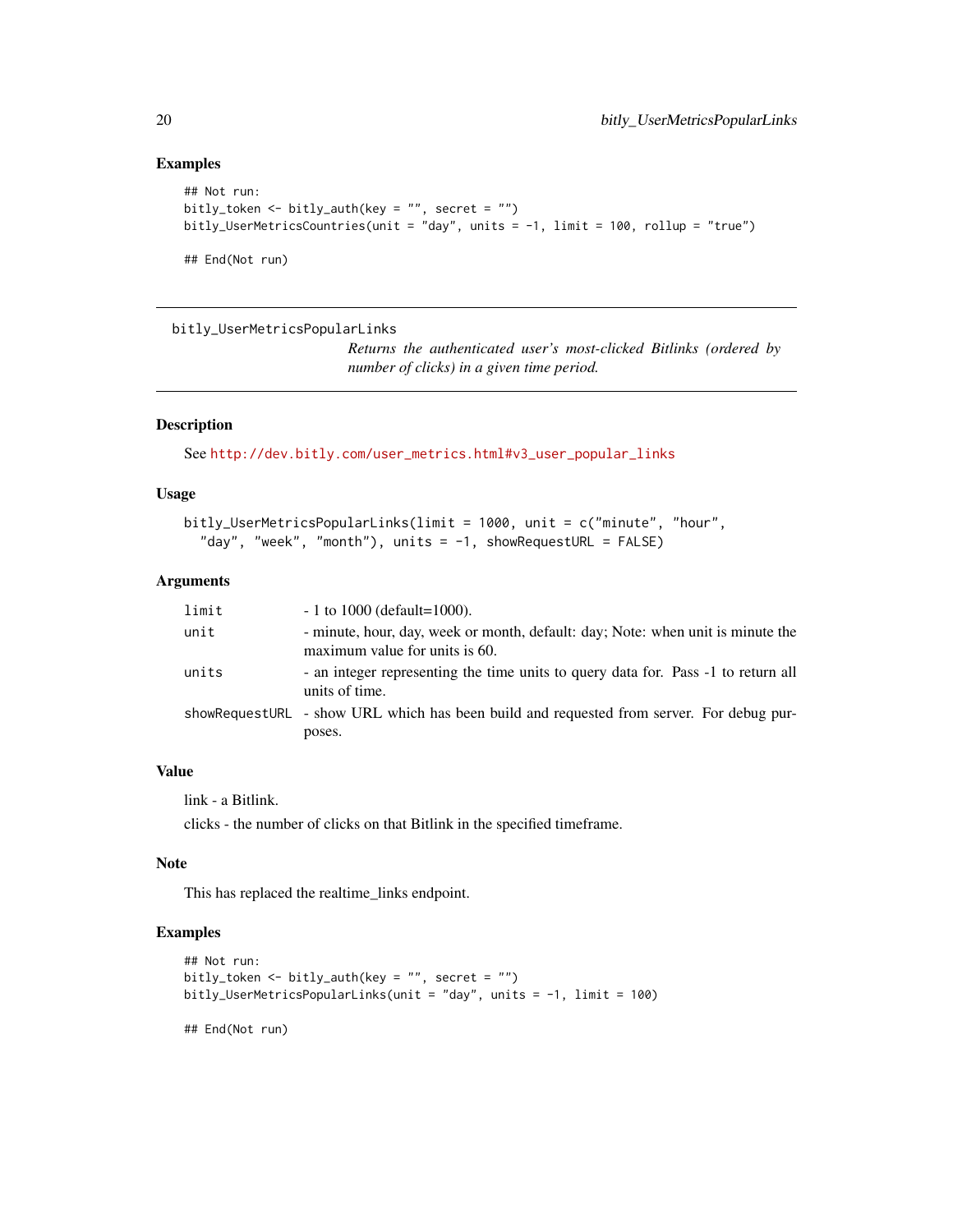```
bitly_UserMetricsReferrers
```
*Returns aggregate metrics about the pages referring click traffic to all of the authenticated user's Bitlinks.*

# Description

See [http://dev.bitly.com/user\\_metrics.html#v3\\_user\\_referrers](http://dev.bitly.com/user_metrics.html#v3_user_referrers)

# Usage

```
bitly_UserMetricsReferrers(limit = 1000, unit = c("minute", "hour", "day",
  "week", "month"), rollup = c("false", "true"), units = -1,
  showRequestURL = FALSE)
```
#### Arguments

| limit  | $-1$ to 1000 (default=1000).                                                                                                         |
|--------|--------------------------------------------------------------------------------------------------------------------------------------|
| unit   | - minute, hour, day, week or month, default: day; Note: when unit is minute the<br>maximum value for units is 60.                    |
| rollup | - true or false. Return data for multiple units rolled up to a single result instead<br>of a separate value for each period of time. |
| units  | - an integer representing the time units to query data for. Pass -1 to return all<br>units of time.                                  |
|        | showRequestURL - show URL which has been build and requested from server. For debug pur-<br>poses.                                   |

# Value

clicks - the number of clicks referred from this URL.

referrer - the URL referring clicks.

#### Note

When a unit is specified (always the case), rollup is always (!) true.

# Examples

```
## Not run:
bitly_token <- bitly_auth(key = "", secret = "")
user_Metrics_Referrers(unit = "day", units = -1, limit = 100, rollup = "true")
## End(Not run)
```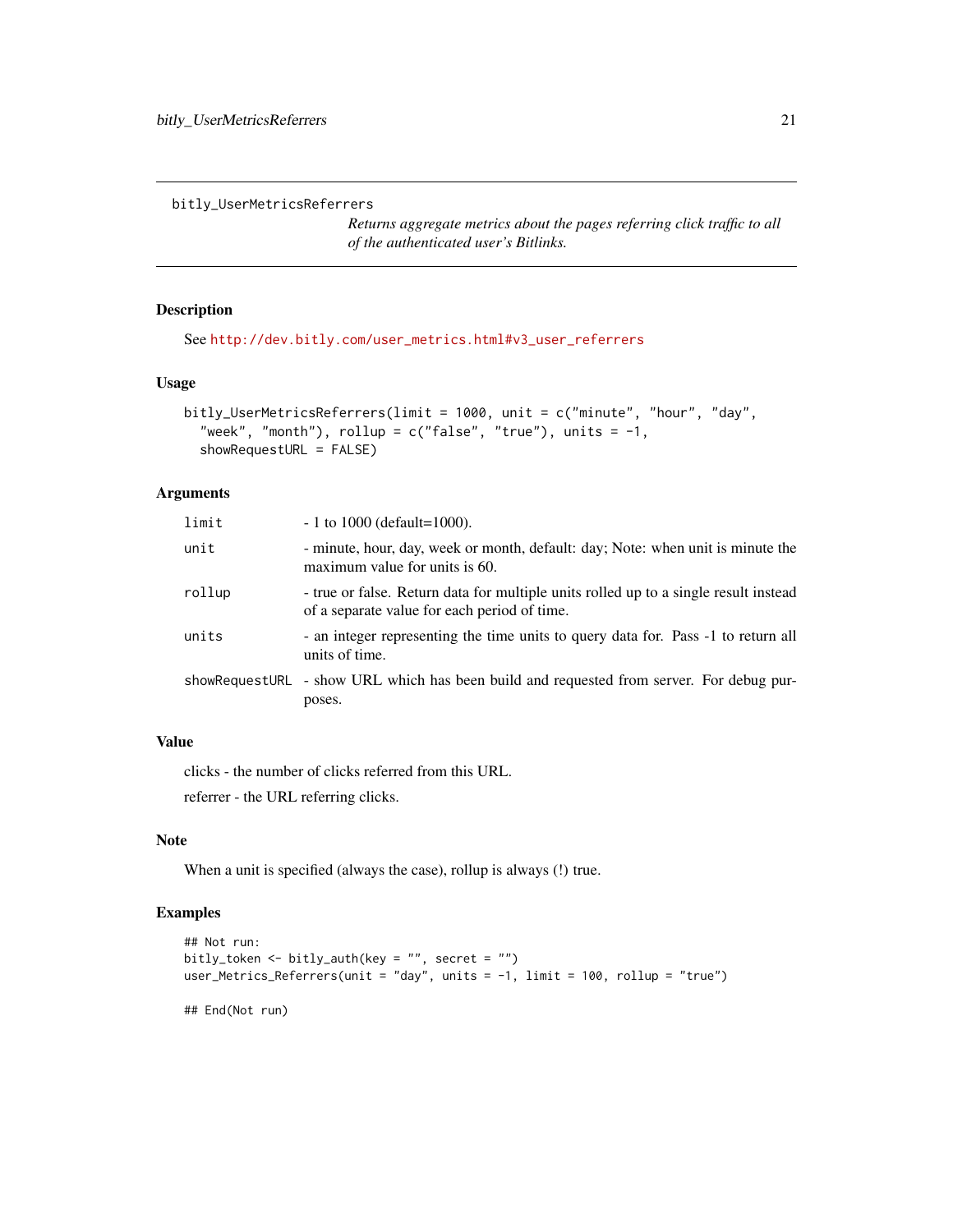#### <span id="page-21-0"></span>bitly\_UserMetricsReferringDomains

*Returns aggregate metrics about the domains referring click traffic to all of the authenticated user's Bitlinks.*

#### Description

If the user is a master (ent.) account, or is a subaccount with full\_reports permission, the user may choose to view the metrics of any account belonging to the master account.

# Usage

```
bitly_UserMetricsReferringDomains(limit = 1000, unit = c("minute", "hour",
  "day", "week", "month"), rollup = c("false", "true"), units = -1,
  login = NULL, exclude_social_networks = c("true", "false"),
  showRequestURL = FALSE)
```
# Arguments

| limit                   | $-1$ to 1000 (default=1000).                                                                                                         |
|-------------------------|--------------------------------------------------------------------------------------------------------------------------------------|
| unit                    | - minute, hour, day, week or month, default: day; Note: when unit is minute the<br>maximum value for units is 60.                    |
| rollup                  | - true or false. Return data for multiple units rolled up to a single result instead<br>of a separate value for each period of time. |
| units                   | - an integer representing the time units to query data for. Pass -1 to return all<br>units of time.                                  |
| login                   | - an optional string consisting of the account name used to report the appropriate<br>statistics; defaults to the current user.      |
| exclude_social_networks |                                                                                                                                      |
|                         | - true (default) or false. If true, exclude domains that are part of a social network<br>that bitly tracks.                          |
|                         | showRequestURL - show URL which has been build and requested from server. For debug pur-<br>poses.                                   |

# Value

clicks - the number of clicks referred from this URL. referrer - the URL referring clicks.

# Note

When a unit is specified (always the case), rollup is always (!) true.

# See Also

See [http://dev.bitly.com/user\\_metrics.html#v3\\_user\\_referring\\_domains](http://dev.bitly.com/user_metrics.html#v3_user_referring_domains)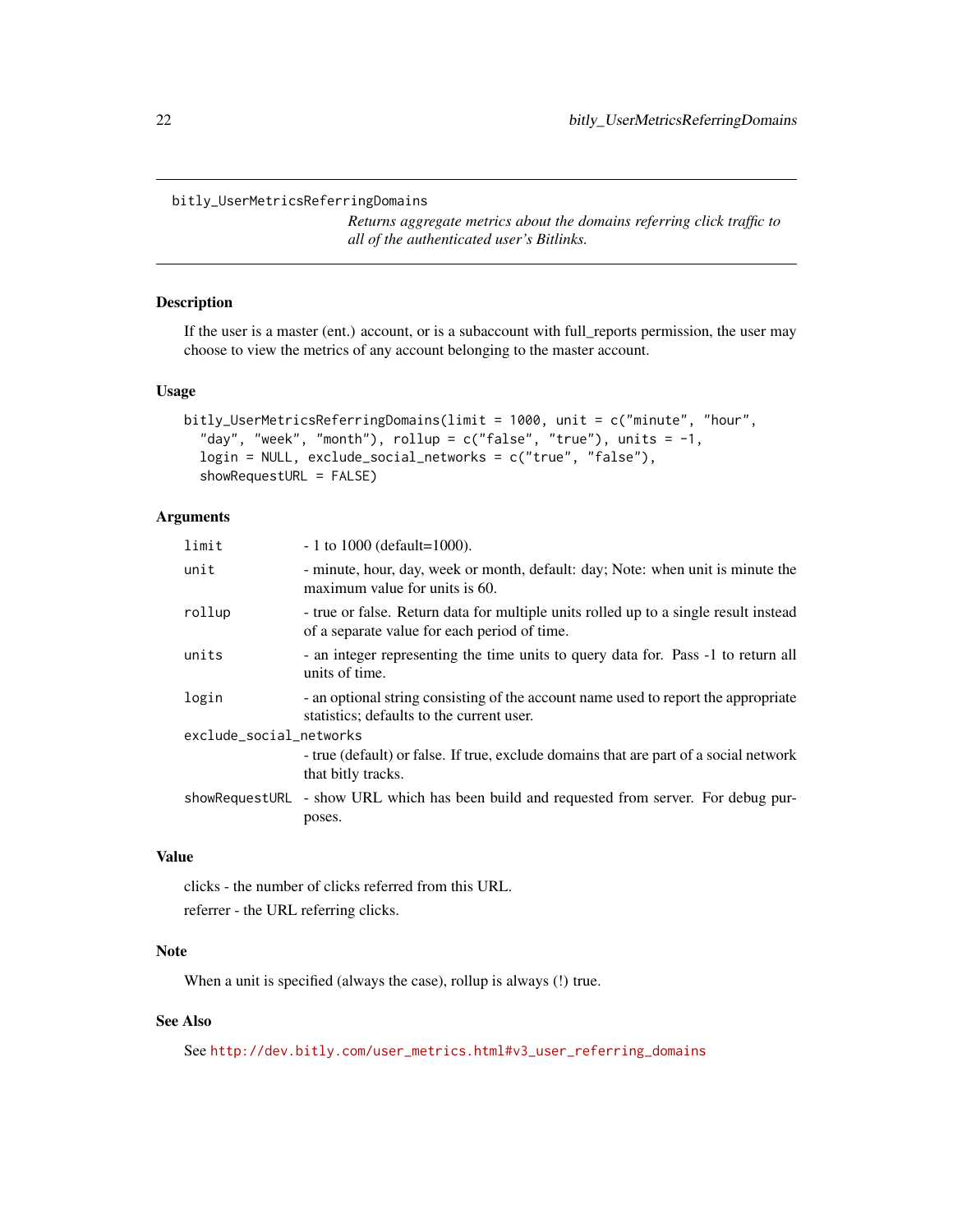```
## Not run:
bitly_token <- bitly_auth(key = "", secret = "")
bitly_UserMetricsReferringDomains(unit = "day", units = -1, limit = 100, rollup = "true")
bitly_UserMetricsReferringDomains(unit = "day", units = -1, limit = 100, rollup = "false")
bitly_UserMetricsReferringDomains(unit = "day", units = -1, limit = 100,
exclude_social_networks = "false")
bitly_UserMetricsReferringDomains(unit = "day", units = -1, limit = 100,
exclude_social_networks = "true")
```
## End(Not run)

bitly\_UserMetricsShortenCounts

*Returns the number of Bitlinks created in a given time period by the authenticated user.*

#### Description

See [http://dev.bitly.com/user\\_metrics.html#v3\\_user\\_shorten\\_counts](http://dev.bitly.com/user_metrics.html#v3_user_shorten_counts)

#### Usage

```
bitly_UserMetricsShortenCounts(limit = 1000, unit = c("minute", "hour",
  "day", "week", "month"), rollup = c("false", "true"), units = -1,showRequestURL = FALSE)
```
#### **Arguments**

| limit  | $-1$ to 1000 (default=1000).                                                                                                         |
|--------|--------------------------------------------------------------------------------------------------------------------------------------|
| unit   | - minute, hour, day, week or month, default: day; Note: when unit is minute the<br>maximum value for units is 60.                    |
| rollup | - true or false. Return data for multiple units rolled up to a single result instead<br>of a separate value for each period of time. |
| units  | - an integer representing the time units to query data for. Pass -1 to return all<br>units of time.                                  |
|        | showRequestURL - show URL which has been build and requested from server. For debug pur-<br>poses.                                   |

#### Value

dt - datetime when shortens had been made.

shortens - the number of shortens made by the specified user in the specified time.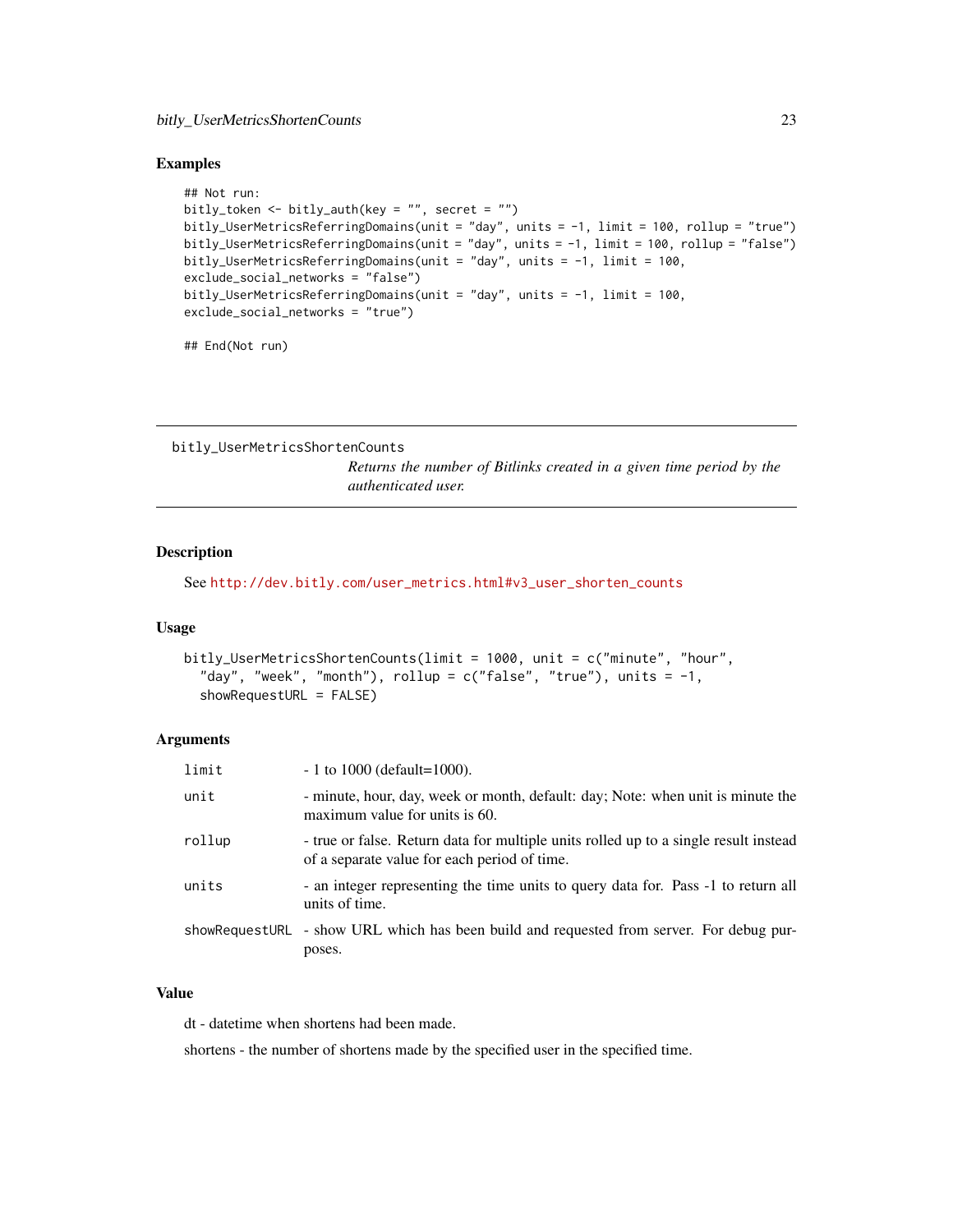```
## Not run:
bitly_token <- bitly_auth(key = "", secret = "")
bitly_UserMetricsShortenCounts(unit = "day", units = -1, limit = 100, rollup = "true")
bitly_UserMetricsShortenCounts(unit = "day", units = -1, limit = 100, rollup = "false")
bitly_UserMetricsShortenCounts(unit = "day", units = -1, limit = 100)
```
## End(Not run)

bitly\_UserTrackingDomains

*Returns a list of tracking domains a user has configured.*

#### Description

See [http://dev.bitly.com/user\\_info.html#v3\\_user\\_tracking\\_domain\\_list](http://dev.bitly.com/user_info.html#v3_user_tracking_domain_list)

#### Usage

bitly\_UserTrackingDomains(showRequestURL = FALSE)

#### Arguments

showRequestURL - show URL which has been build and requested from server. For debug purposes.

#### Value

tracking\_domains - a list of tracking domains configured for the authenticated user.

#### Examples

```
## Not run:
bitly_token <- bitly_auth(key = "be03aead58f23bc1aee6e1d7b7a1d99d62f0ede8", secret = "")
bitly_UserTrackingDomains()
```
## End(Not run)

<span id="page-23-0"></span>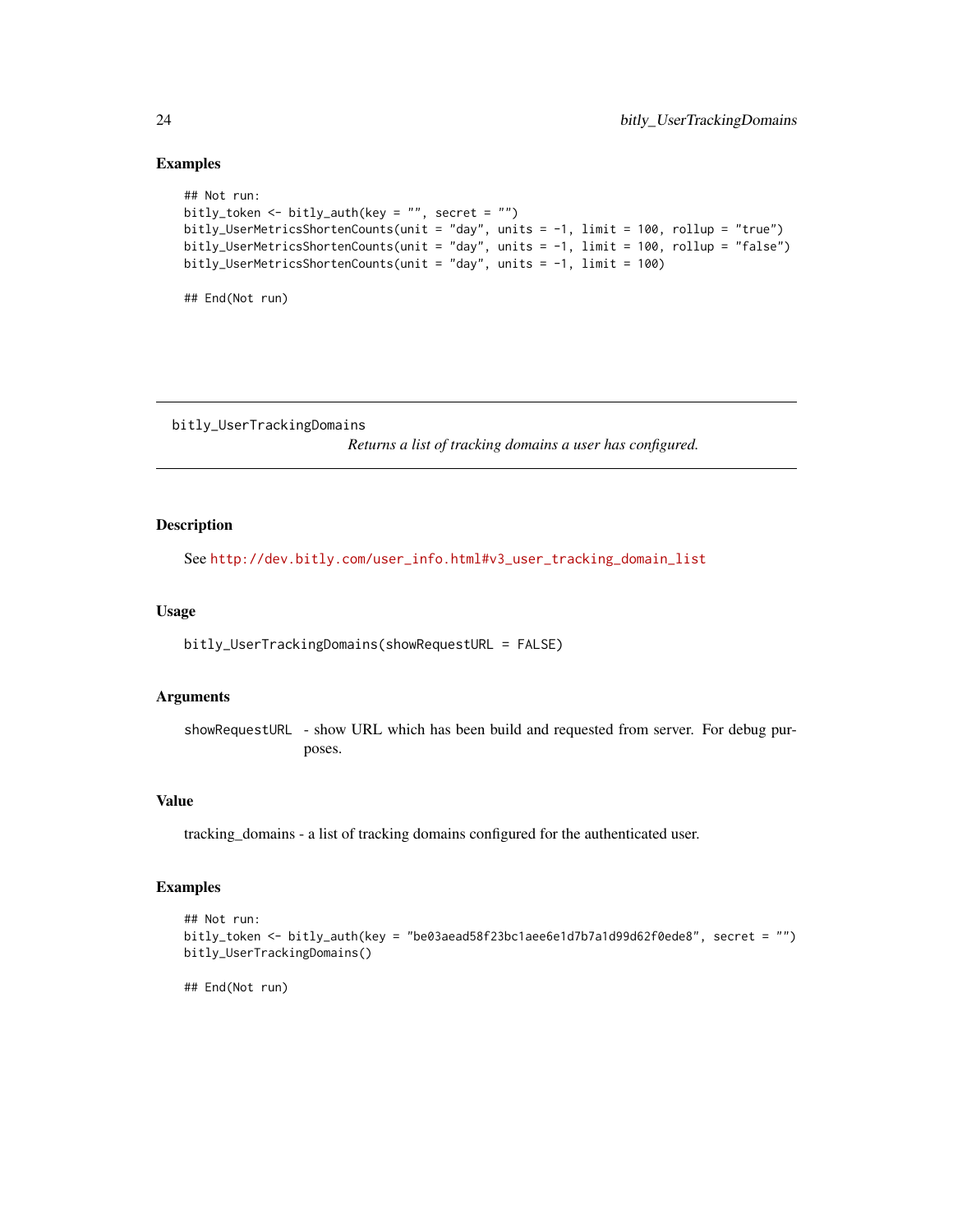<span id="page-24-1"></span><span id="page-24-0"></span>

#### Description

You should register an application in order to get Client ID and Client Secret code. For Bit.ly, go to [https://bitly.com/a/oauth\\_apps](https://bitly.com/a/oauth_apps) and in the field Redirect URIs: type for example "http://localhost:1410". For Goo.gl API Keys you should go to the http://console.developers.google.com/project/, select "APIs & auth", then "Credentials", then "add OAuth2.0 client ID" and lastly you select "Type:Other".

### Usage

 $googl_auth(key = "", secret = "")$ bitly\_auth(key = "", secret = "")

#### Arguments

| key    | - Client ID     |
|--------|-----------------|
| secret | - Client Secret |

#### See Also

See [http://dev.bitly.com/rate\\_limiting.html](http://dev.bitly.com/rate_limiting.html)

See <http://dev.bitly.com/authentication.html>

See [https://developers.google.com/url-shortener/v1/getting\\_started#APIKey](https://developers.google.com/url-shortener/v1/getting_started#APIKey)

# Examples

```
## Not run:
googl_token <-
 googl_auth(key = "806673580943-78jdskus76fu7r0m21erihqtltcka29i.apps.googleusercontent.com",
             secret = "qItL-PZnm8GFxUOYM0zPVr_t")
bitly_token <-
 bitly_auth(key = "be03aead58f23bc1aee6e1d7b7a1d99d62f0ede8",
             secret = "b7e4abaf8b26ec4daa92b1e64502736f5cd78899")
```
## End(Not run)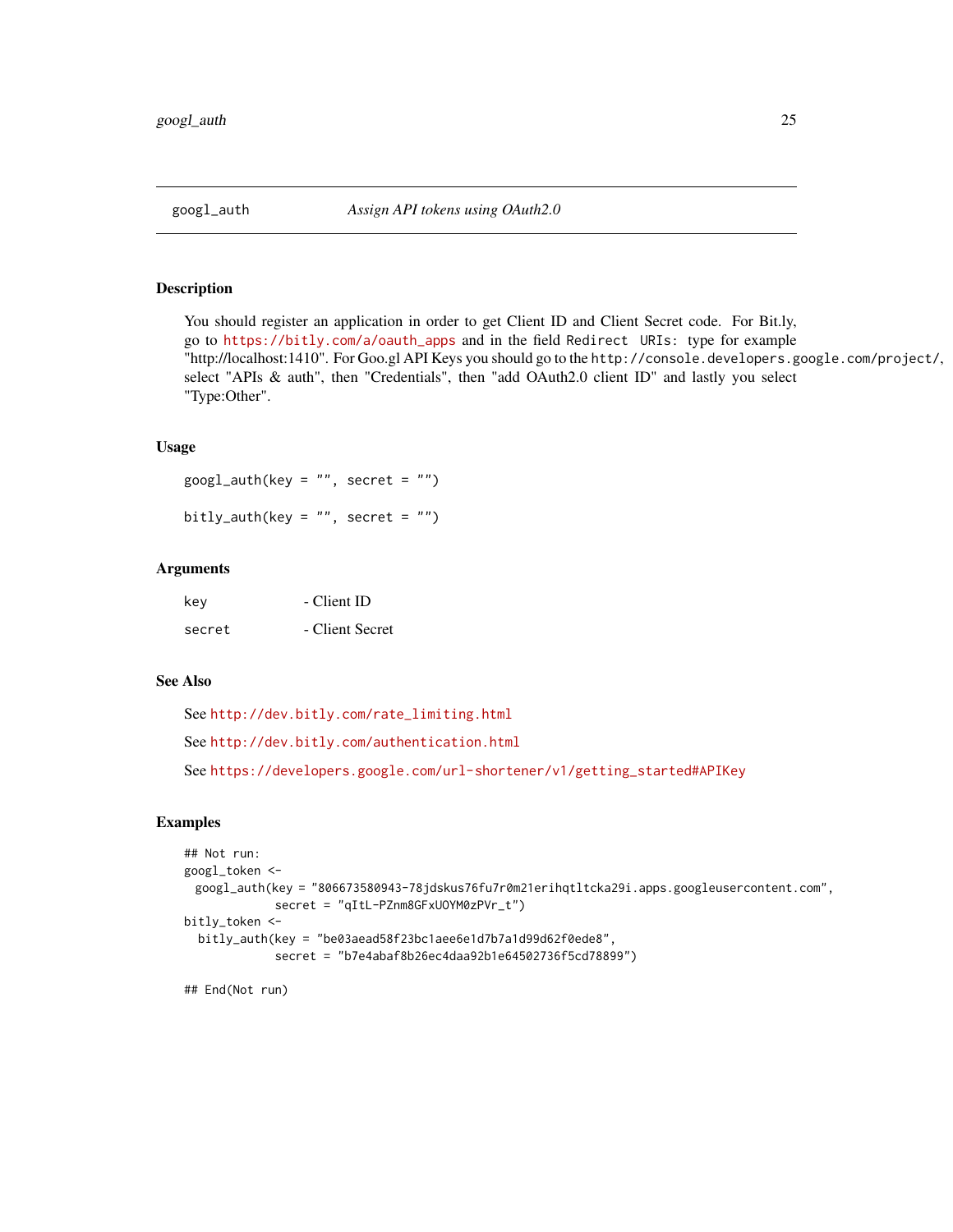<span id="page-25-0"></span>googl\_LinksExpand *Expand a short URL to a longer one*

# Description

For the given short URL, the url.get method returns the corresponding long URL and the status.

#### Usage

```
googl_LinksExpand(shortUrl = "", projection = "FULL",
  showRequestURL = FALSE)
```
#### Arguments

| shortUrl   | - The short URL, including the protocol.                                                                                                                                                                                             |
|------------|--------------------------------------------------------------------------------------------------------------------------------------------------------------------------------------------------------------------------------------|
| projection | - "FULL" - returns the creation timestamp and all available analytics (default)<br>OR "ANALYTICS_CLICKS" - returns only click counts OR "ANALYTICS_TOP_STRINGS"<br>- returns only top string counts (e.g. referrers, countries, etc) |
|            | showRequestURL - show URL which has been build and requested from server. For debug pur-<br>poses.                                                                                                                                   |

# Value

id - is the short URL you passed in.

longUrl - is the long URL to which it expands. Note that longUrl may not be present in the response, for example, if status is "REMOVED".

status - is "OK" for most URLs. If Google believes that the URL is fishy, status may be something else, such as "MALWARE".

#### **Quotas**

By default, your registered project gets 1,000,000 requests per day for the URL Shortener API (https://console.developers.google.com/)

#### Note

Returns a dataframe of expanded short URL and a list of its analytics.

# See Also

See [https://developers.google.com/url-shortener/v1/getting\\_started#shorten](https://developers.google.com/url-shortener/v1/getting_started#shorten) See <https://developers.google.com/url-shortener/v1/url/get>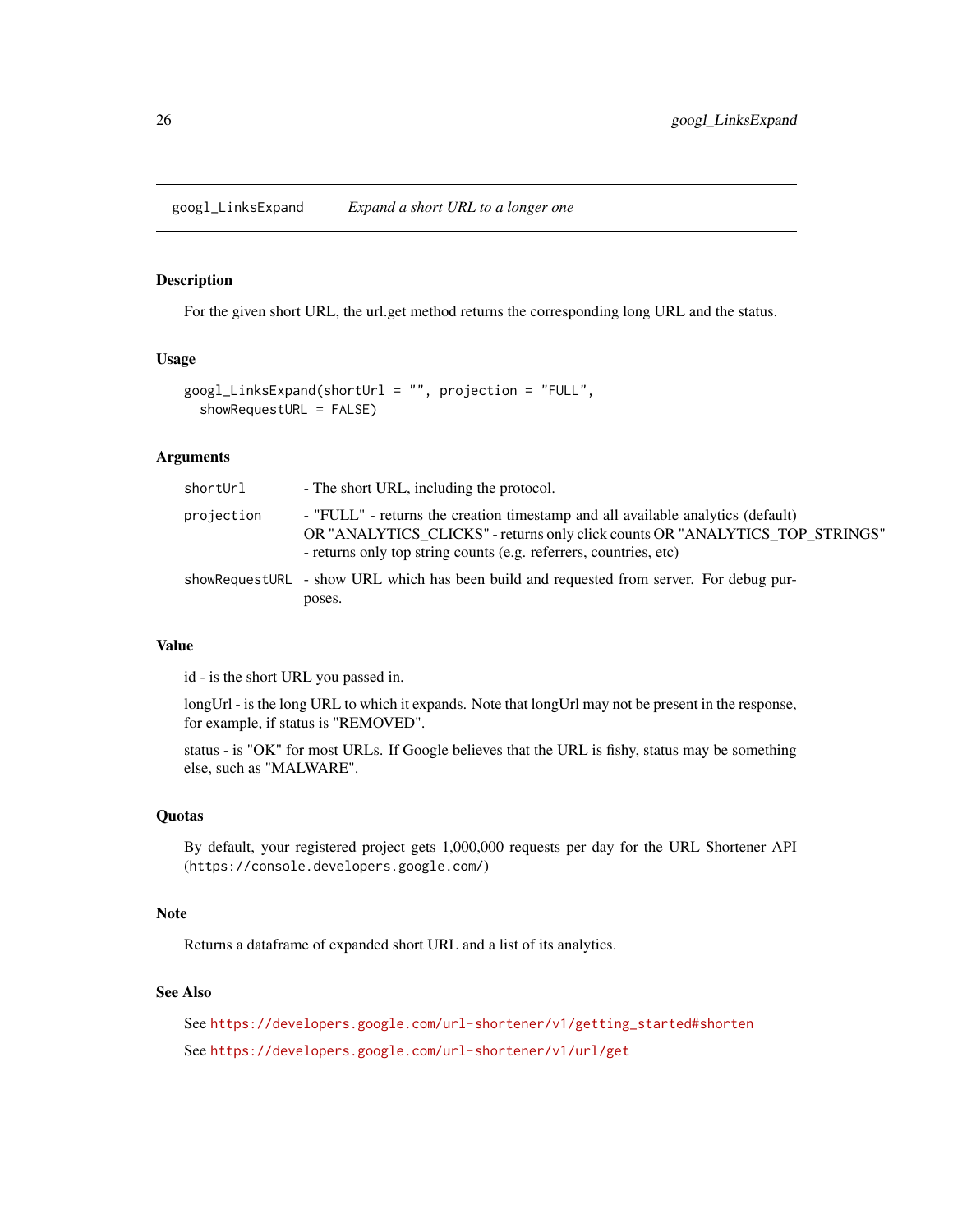#### <span id="page-26-0"></span>googl\_LinksShorten 27

#### Examples

```
## Not run:
googl_token <- googl_auth(key = "", secret = "")
g1 <- googl_LinksExpand(shortUrl = "http://goo.gl/vM0w4",showRequestURL = TRUE)
g4 <- googl_LinksExpand(shortUrl="http://goo.gl/vM0w4",projection = "ANALYTICS_TOP_STRINGS")
## End(Not run)
```
googl\_LinksShorten *Given a long URL, returns a short Goo.gl link.*

#### Description

Given a full URL, returns an goo.gl short URL. The returned resource contains the short URL and the long URL. Note that the returned long URL may be loosely canonicalized, e.g. to convert "google.com" into "http://google.com/". See the Authentication [googl\\_auth](#page-24-1) section for more details.

#### Usage

```
googl_LinksShorten(longUrl = "", showRequestURL = FALSE)
```
#### Arguments

longUrl - a long URL to be shortened (example: http://betaworks.com/). showRequestURL - show URL which has been build and requested from server. For debug purposes.

#### Value

id is the short URL that expands to the long URL you provided. If your request includes an auth token, then this URL will be unique. If not, then it might be reused from a previous request to shorten the same URL.

longURL - longUrl is the long URL to which it expands. In most cases, this will be the same as the URL you provided. In some cases, the server may canonicalize the URL. For instance, if you pass http://www.google.com, the server will add a trailing slash.

#### See Also

See <https://developers.google.com/url-shortener/v1/url/insert> See [https://developers.google.com/url-shortener/v1/getting\\_started#shorten](https://developers.google.com/url-shortener/v1/getting_started#shorten) See <http://stackoverflow.com/a/13168073>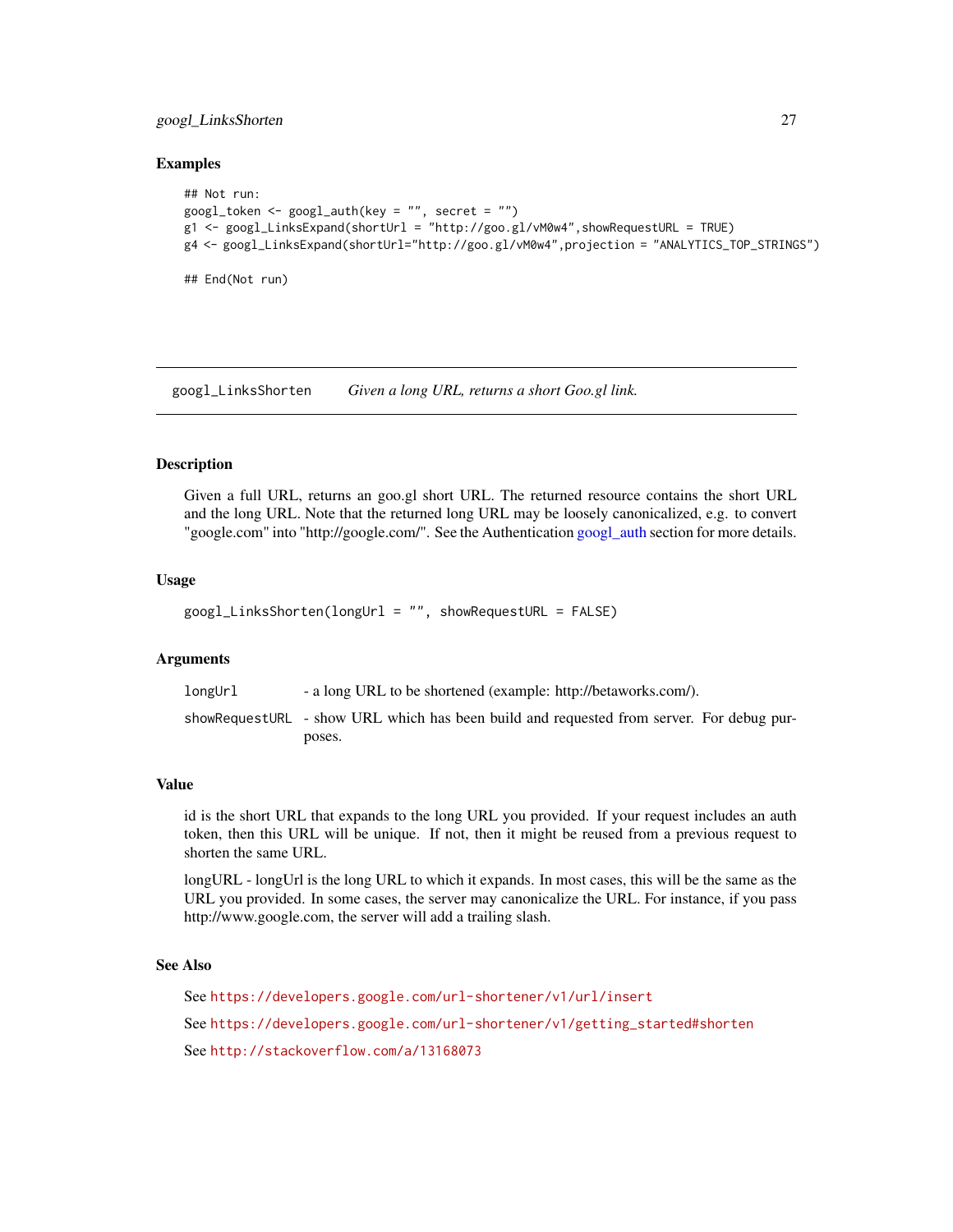```
## Not run:
googl_token <- googl_auth(key = "", secret = "")
g2 <- googl_LinksShorten(longUrl = "https://developers.google.com/url-shortener/v1/url/insert")
## End(Not run)
```
googl\_UserLinkHistory *Retrieves a list of URLs shortened by the authenticated user.*

#### **Description**

returns a paginated list of information about short URLs created by a user, sorted in reverse chronological order. Each returned resource contains the short URL, long URL, creation timestamp, and status.

# Usage

```
googl_UserLinkHistory(projection = "FULL", showRequestURL = FALSE)
```
#### Arguments

| projection | - an optional (!) information to return : "ANALYTICS_CLICKS" - Returns<br>short URL click counts. OR "FULL" - Returns full analytics information (de-<br>fault) |
|------------|-----------------------------------------------------------------------------------------------------------------------------------------------------------------|
|            | showRequestURL - show URL which has been build and requested from server. For debug pur-<br>poses.                                                              |

# Value

totalItems - is an approximate number of items in the user's entire history.

nextPageToken - is an opaque string you can use to get the next page of history. It looks a lot like an ISO 8601 formatted date right now, but you should not count on that being true. The nextPageToken will be present on all but the last page

long\_url - items contains the list of entries for the first "page" of the user's history, in order of descending creation time. The values for each entry are the same as specified in the Analytics section [https://developers.google.com/url-shortener/v1/getting\\_started#url\\_analytics](https://developers.google.com/url-shortener/v1/getting_started#url_analytics).

# Note

Requires that the user authenticates with his google account through OAUTH 2.0 ! Thus no API key is necessary

<span id="page-27-0"></span>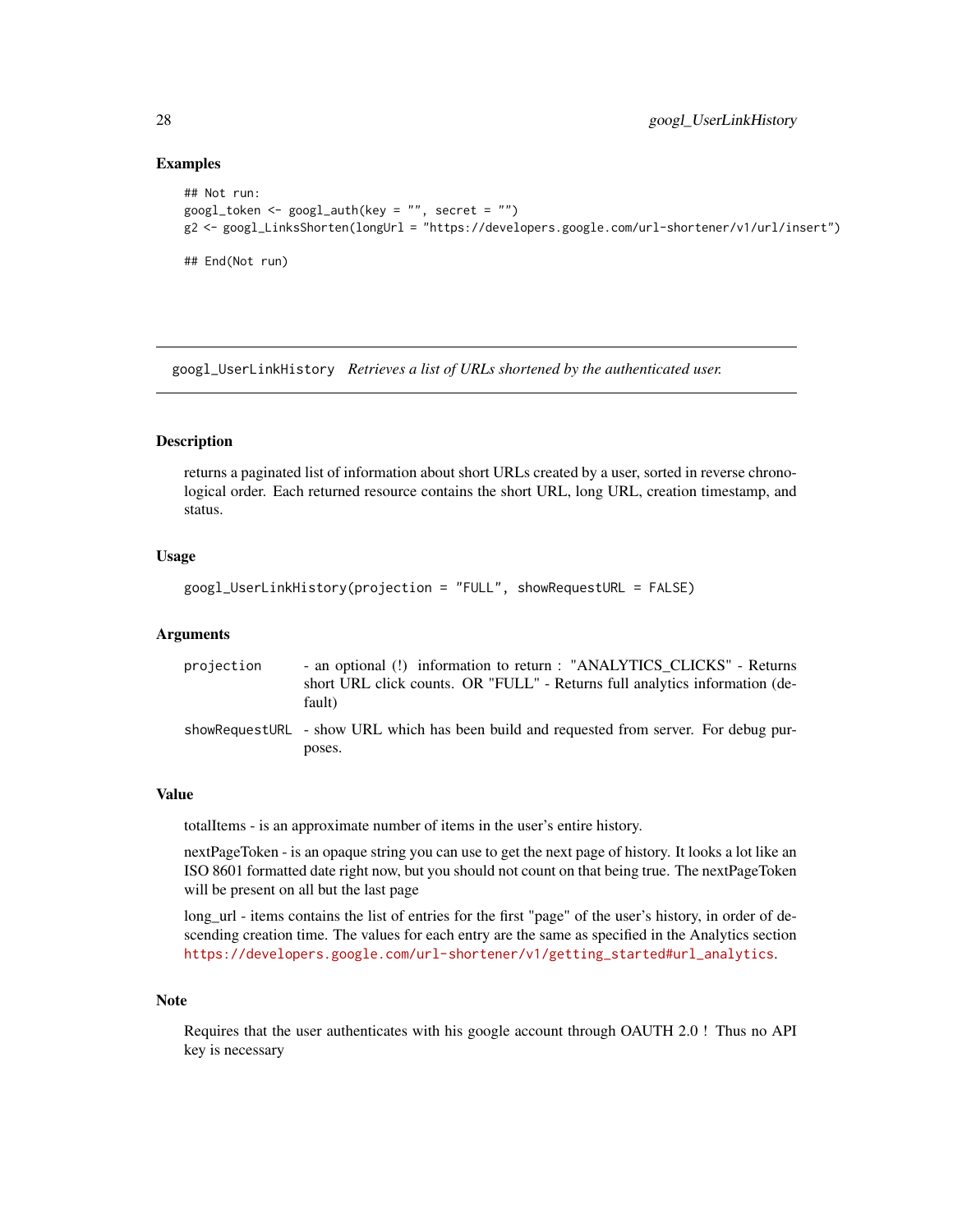# <span id="page-28-0"></span>isgd\_LinksExpand 29

# See Also

See <https://developers.google.com/url-shortener/v1/url/list>

See [https://developers.google.com/url-shortener/v1/getting\\_started#history](https://developers.google.com/url-shortener/v1/getting_started#history)

#### Examples

```
## Not run:
googl_token <- googl_auth(key = "", secret = "")
googl_UserLinkHistory(showRequestURL = TRUE)
googl_UserLinkHistory(projection = "FULL", showRequestURL = TRUE)
```
## End(Not run)

isgd\_LinksExpand *Expand a short URL to a longer one*

# **Description**

See <https://is.gd/apilookupreference.php>

### Usage

```
isgd_LinksExpand(shorturl = "", showRequestURL = FALSE)
```
#### Arguments

```
shorturl - (optional character) You can specify the shorturl parameter if you'd like to
                  pick a shortened URL instead of having is.gd randomly generate one. These
                  must be between 5 and 30 characters long and can only contain alphanumeric
                  characters and underscores. Shortened URLs are case sensitive. Bear in mind
                  that a desired short URL might already be taken (this is very often the case with
                  common words) so if you're using this option be prepared to respond to an error
                  and get an alternative choice from your app's user.
```
showRequestURL - show URL which has been build and requested from server. For debug purposes.

#### Examples

```
### isgd_LinksExpand(shorturl = "http://is.gd/4oIAXJ", showRequestURL = TRUE)
```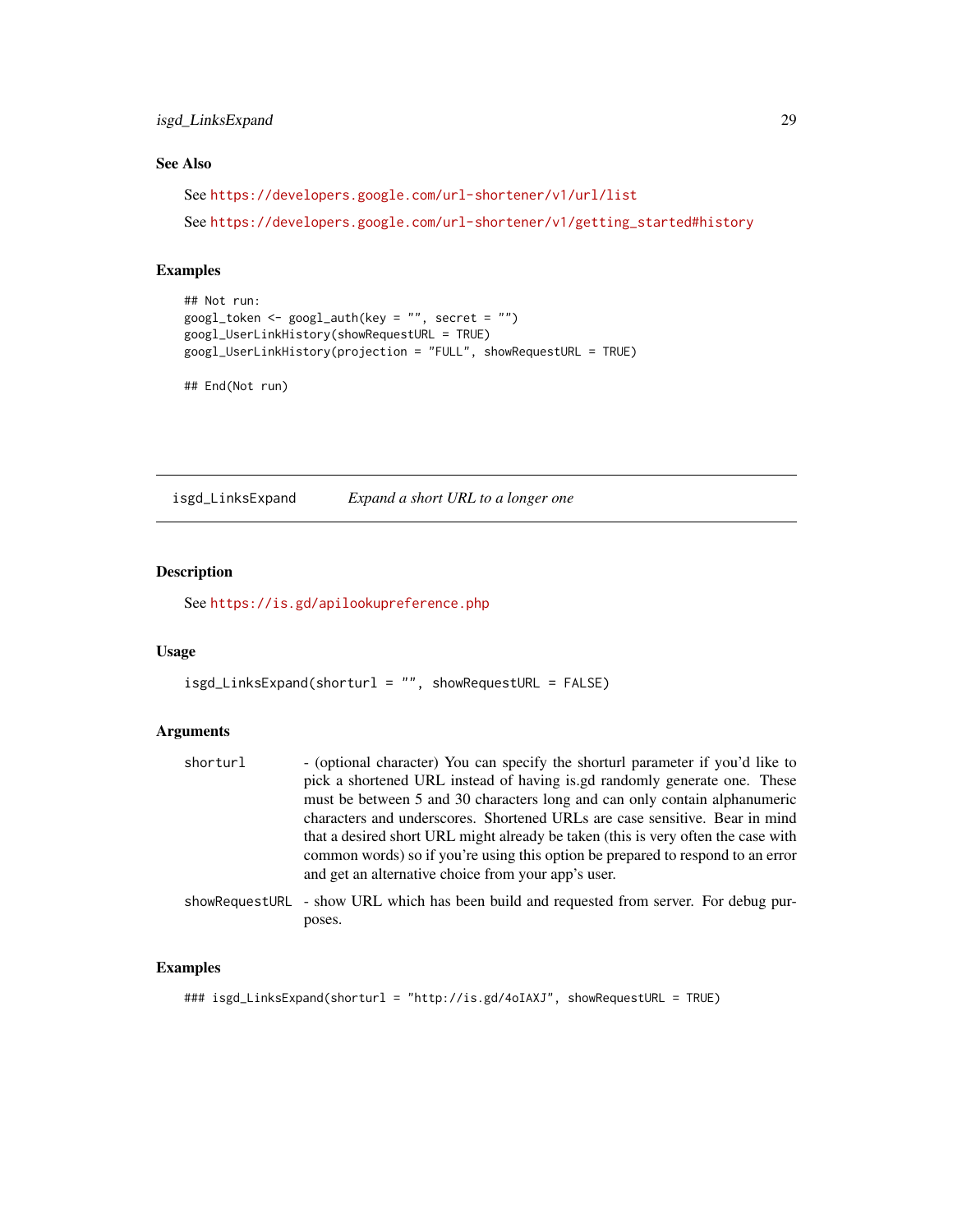<span id="page-29-0"></span>

# Description

See <https://is.gd/apishorteningreference.php>

# Usage

```
isgd_LinksShorten(longUrl = "", logstats = "0", shorturl = NULL,
  showRequestURL = FALSE)
```
# Arguments

| longUrl  | - The url parameter is the address that you want to shorten.                                                                                                                                                                                                                                                                                                                                                                                                                                                                                                                                                                                                                                                                                                        |
|----------|---------------------------------------------------------------------------------------------------------------------------------------------------------------------------------------------------------------------------------------------------------------------------------------------------------------------------------------------------------------------------------------------------------------------------------------------------------------------------------------------------------------------------------------------------------------------------------------------------------------------------------------------------------------------------------------------------------------------------------------------------------------------|
| logstats | - (optional) Adding the parameter logstats = 1 turns on logging of detailed statis-<br>tics when the shortened URL you create is accessed. This allows you to see how<br>many times the link was accessed on a given day, what pages referred people to<br>the link, what browser visitors were using etc. You can access these stats via the<br>link preview page for your shortened URL (add a hyphen/dash to the end of the<br>shortened URL to get to it). Creating links with statistics turned on has twice<br>the "cost" towards our rate limit of other shortened links, so leave this parameter<br>out of your API call if you don't require statistics on usage. See our usage limits<br>page for more information on this https://is.gd/usagelimits.php. |
| shorturl | - (optional character) You can specify the shorturl parameter if you'd like to<br>pick a shortened URL instead of having is gd randomly generate one. These<br>must be between 5 and 30 characters long and can only contain alphanumeric<br>characters and underscores. Shortened URLs are case sensitive. Bear in mind<br>that a desired short URL might already be taken (this is very often the case with<br>common words) so if you're using this option be prepared to respond to an error<br>and get an alternative choice from your app's user.                                                                                                                                                                                                             |
|          | showRequestURL - show URL which has been build and requested from server. For debug pur-<br>poses.                                                                                                                                                                                                                                                                                                                                                                                                                                                                                                                                                                                                                                                                  |

# Examples

## asd <- isgd\_LinksShorten(longUrl = "http://debil.cz/",showRequestURL = TRUE)